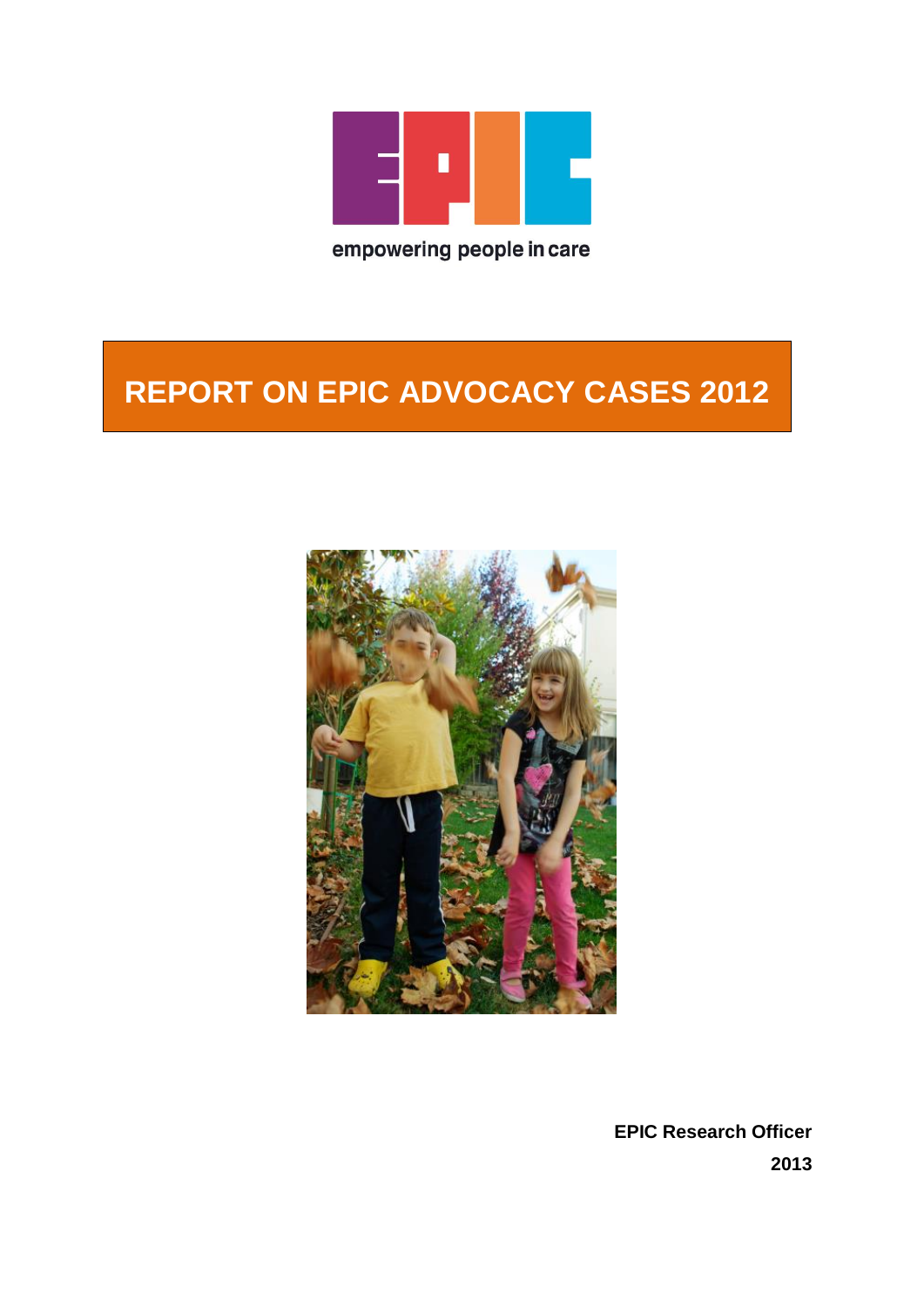## **ACKNOWLEDGEMENTS**

EPIC would like to express sincere gratitude to those who have supported and accessed our Advocacy Service. Our appreciation goes to the primary funders of the Advocacy Service in 2012, the Health Service Executive (HSE). Many thanks also to The One Foundation and The Atlantic Philanthropies who have provided additional funding for the research and policy posts in EPIC, which has made the compilation of this report possible. During the course of its advocacy work, EPIC links in with a variety of different professionals working in statutory and voluntary organisations, as well as other individuals, who are dedicated and committed to meeting the needs of young people with care experience. In particular, we would like to acknowledge the young people's involvement in, and engagement with the EPIC Advocacy Service, which has resulted in this report.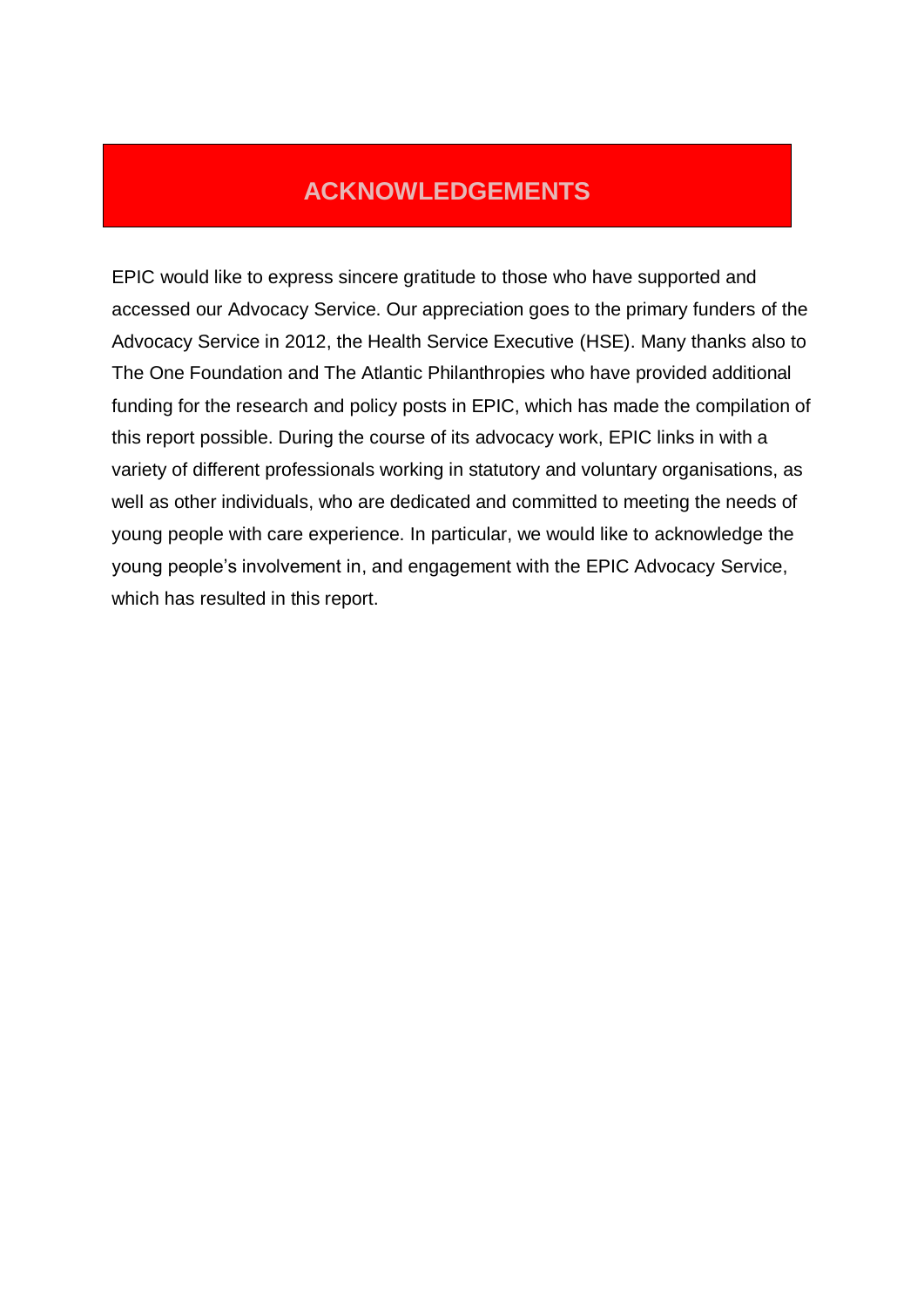#### TABLE OF CONTENTS

| Length of time in current placement and number of placements  11 |    |
|------------------------------------------------------------------|----|
|                                                                  |    |
|                                                                  |    |
|                                                                  |    |
|                                                                  |    |
|                                                                  |    |
|                                                                  |    |
|                                                                  |    |
|                                                                  | 14 |
|                                                                  |    |
|                                                                  |    |
|                                                                  |    |
|                                                                  |    |
|                                                                  |    |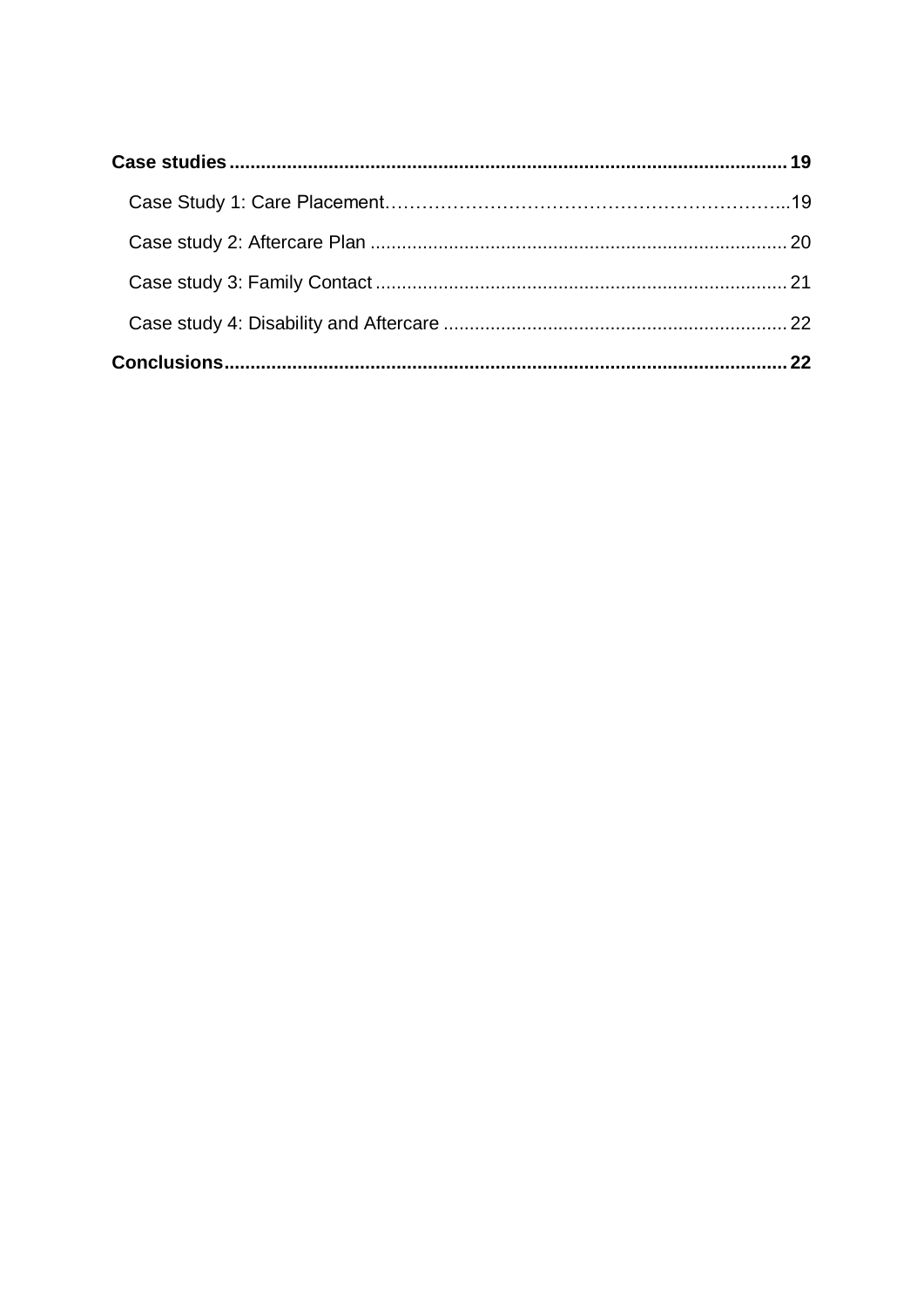<span id="page-4-0"></span>

| <b>EXECUTIVE SUMMARY</b>                               |                                                                                                                                                                                                                                                                                                                                                                                                                                                                                                                                                                                                                                                                                                                                                         |  |
|--------------------------------------------------------|---------------------------------------------------------------------------------------------------------------------------------------------------------------------------------------------------------------------------------------------------------------------------------------------------------------------------------------------------------------------------------------------------------------------------------------------------------------------------------------------------------------------------------------------------------------------------------------------------------------------------------------------------------------------------------------------------------------------------------------------------------|--|
| <b>Findings</b>                                        | In 2012, there were 123 Advocacy Cases:<br>The number of advocacy cases in 2012 remained on a par with that of<br>2011. However, it must be noted that the longevity of advocacy cases<br>has increased in comparison to 2011.<br>It is anticipated that the deployment of four additional advocates to<br>cover the HSE Dublin Mid-Leinster and South regions in late 2012,<br>along with the extension of EPIC's Visiting Advocacy Service to include<br>Children Detention Schools on Oberstown Campus, that the number of<br>advocacy cases will rise substantially for 2013. A greater public<br>awareness of EPIC's service through increasing press attention is also<br>likely to contribute to a rise in the number of advocacy cases in 2013. |  |
| Young<br>people's basic<br><b>characteristics</b>      | Gender <sup>1</sup><br>58% (71) of young people were female<br>41% (50) of young people were male.<br>Age <sup>2</sup><br>5% (6) of cases were individuals younger than 11 years old.<br>20% (24) of cases were individuals aged between 11-15 years old.<br>41% (51) of cases were individuals aged between 16-17 years old.<br>28% (35) of cases were individuals aged 18 years or over.<br>Country of birth<br>Most of the young people were born in Ireland, however, 11% (14) were<br>born outside the country. A large majority of these young people were of<br>African origin, mainly from Nigeria (8). There was one separated young<br>person.                                                                                                |  |
| <b>Aspects of</b><br>young<br>people's care<br>history | HSE region $3$<br>Most young people were based in Dublin Mid-Leinster at 38% (47) and<br>Dublin North East HSE regions, 28% (35).<br>18% (22) of young people were from HSE South.<br>5% (6) were young people were from HSE West.<br>Length of time in current placement<br>Young people were most likely to have been in their current placement<br>for between 3-5 years at $20\%$ (24)<br>A further 18% (22) had been in their current placement for more than 5<br>years<br>10% (12) had been in their current placement for 1-2 years.<br>*However, it must be noted that data on the length of time in current<br>placement was missing in a large volume (41) of cases.                                                                         |  |

<sup>————————————————————&</sup>lt;br><sup>1</sup> The remaining two cases (1%) involved group advocacy where gender was not stated.

 $2$  In nine cases (6%), age was unknown.

 $3$  HSE regions were missing in 10.6% (13) of cases.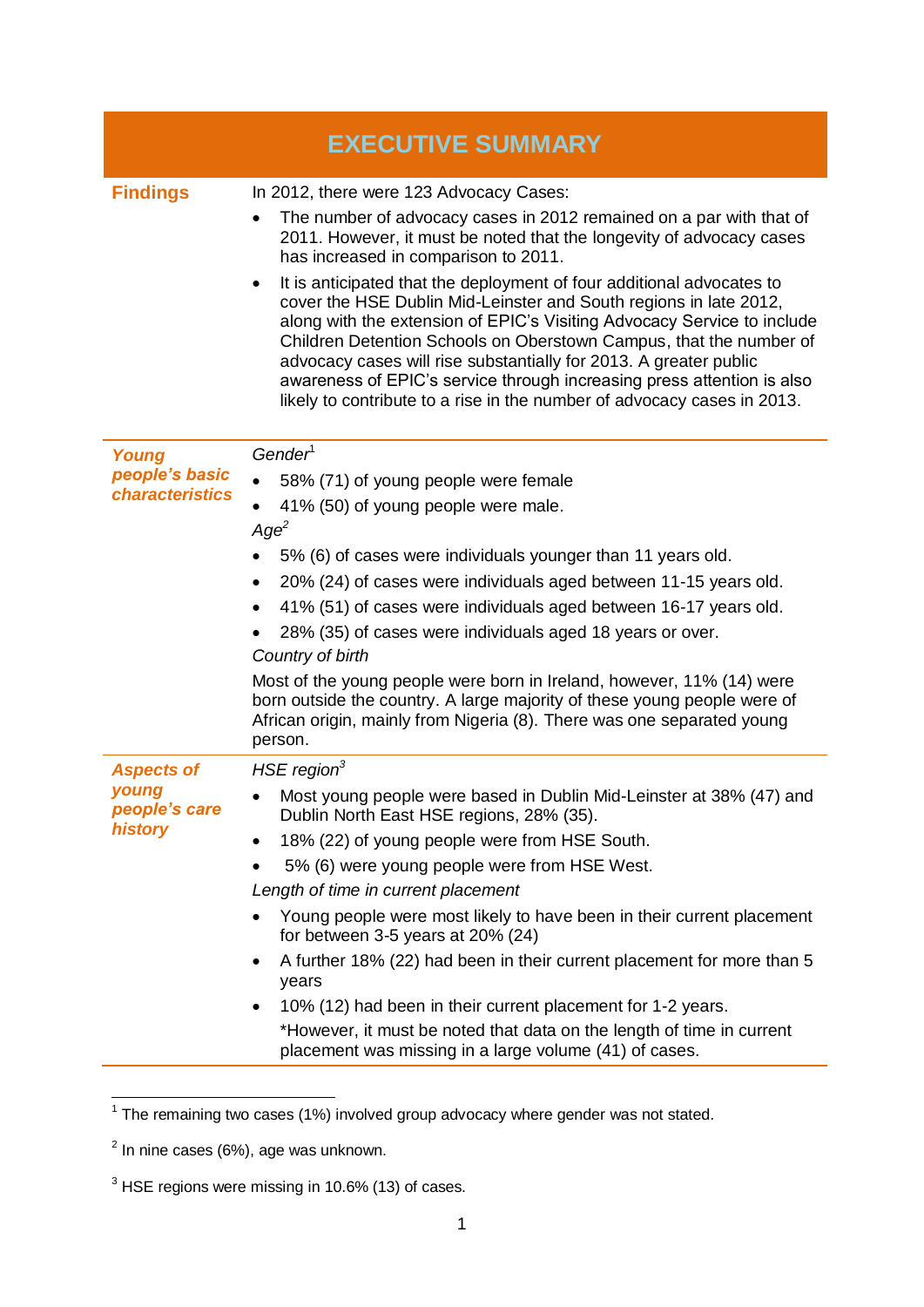|                                                      | Number of care placements                                                                                                                                                                                                                                                                                       |
|------------------------------------------------------|-----------------------------------------------------------------------------------------------------------------------------------------------------------------------------------------------------------------------------------------------------------------------------------------------------------------|
|                                                      | The number of placements ranged from one placement (12 young<br>people) to 32 placements (one young person) – based on 54 young<br>people for whom the data was available.                                                                                                                                      |
|                                                      | Current care status <sup>4</sup>                                                                                                                                                                                                                                                                                |
|                                                      | 67% (82) of young people were in a care placement                                                                                                                                                                                                                                                               |
|                                                      | 15% (19) were classified as 'post leaving care' – that is they had left<br>care and were not in an aftercare placement.                                                                                                                                                                                         |
|                                                      | 10% (12) were in an aftercare placement                                                                                                                                                                                                                                                                         |
| Young<br>people's<br>current<br><b>circumstances</b> | <b>Current living arrangements</b>                                                                                                                                                                                                                                                                              |
|                                                      | 40% (50) of young people were in Residential Care including: 4% (5) in<br>Special Care, 2% (3) in High Support and 2% (3) in Child Detention<br>Schools.                                                                                                                                                        |
|                                                      | 21% (27) were of young people were in Foster Care (This includes<br>Relative Foster Care comprising 4% of these cases).                                                                                                                                                                                         |
|                                                      | 11% (14) young people were living independently.<br>$\bullet$                                                                                                                                                                                                                                                   |
|                                                      | 7% (9) of the young people were homeless-of these six were post<br>$\bullet$<br>leaving care (18+) and three were 17 year olds.                                                                                                                                                                                 |
|                                                      | 7% (9) of young people were living in 'Other' care arrangements such<br>$\bullet$<br>as Mother and Baby Units, emergency accommodation and alternative<br>private arrangements.                                                                                                                                 |
|                                                      | Young people's participation in education                                                                                                                                                                                                                                                                       |
|                                                      | 65% (80) of the young people were engaged in some form of education<br>or training: attending School (48), a Training Centre (e.g. FAS) (10),<br>College/University (6), Youthreach (7) and 'Other' (10) which<br>comprised of attending Special Schools, Post Leaving Certificate<br>courses and home tuition. |
|                                                      | Learning difficulties                                                                                                                                                                                                                                                                                           |
|                                                      | It was recorded that 13% (16) of young people had a diagnosed<br>learning difficulty. These included: developmental delays, autism and<br>mild to moderate learning difficulties.                                                                                                                               |
| <b>Purpose of</b>                                    | Purpose of advocacy case <sup>5</sup>                                                                                                                                                                                                                                                                           |
| advocacy case                                        | 90% (111) of cases involved direct advocacy.                                                                                                                                                                                                                                                                    |
| and main<br>presenting                               | 30% (38) of cases consisted of providing support.<br>11% (14) of cases involved giving information.                                                                                                                                                                                                             |
| issue                                                |                                                                                                                                                                                                                                                                                                                 |

 4 The 'Care Status' in three cases were unknown.

 $<sup>5</sup>$  Some advocacy cases had more than one purpose, hence the percentage exceeds 100%.</sup>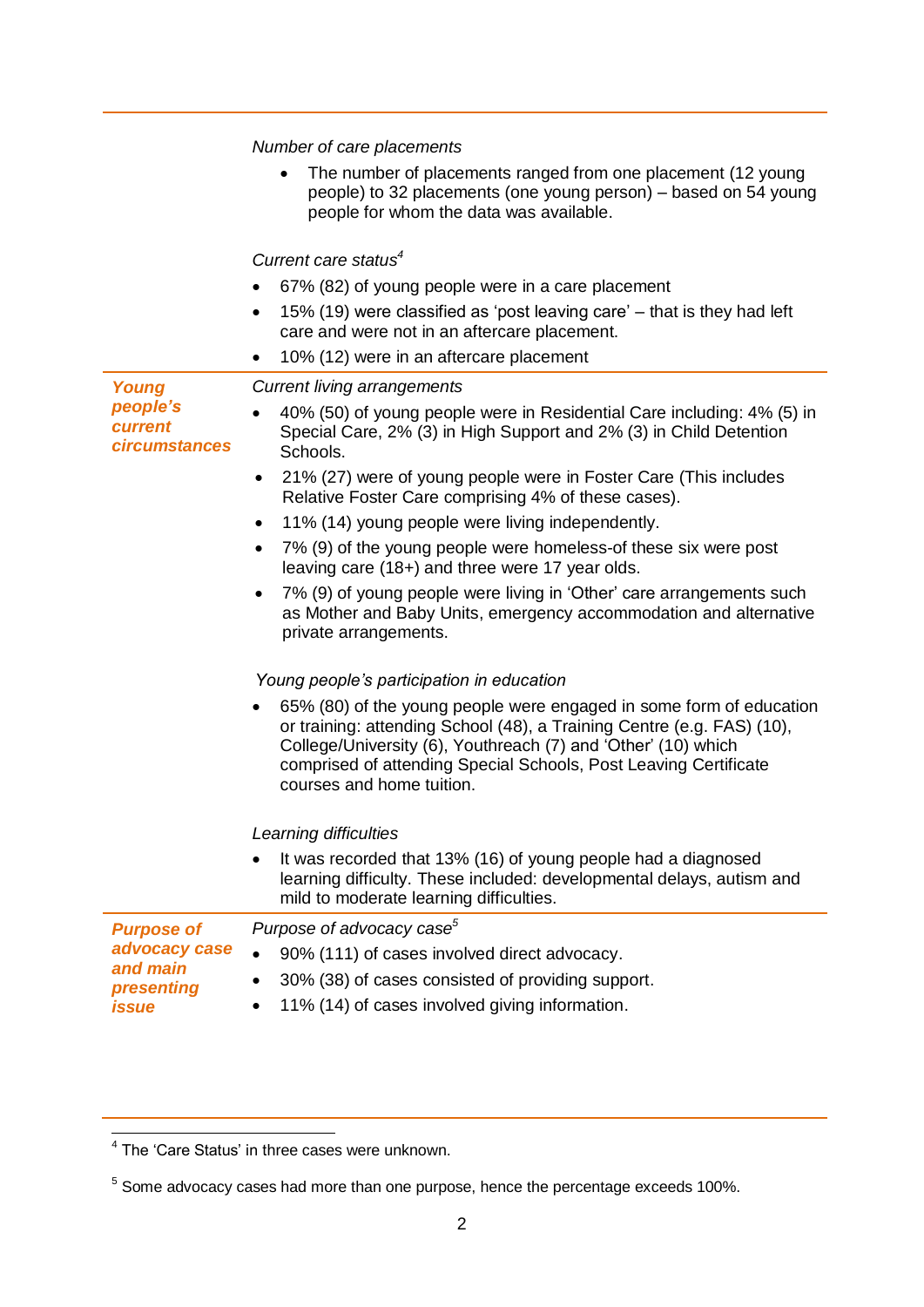|                                                | Main presenting issue                                                                                                                                                                                                                                                                                                                                                                                                                     |
|------------------------------------------------|-------------------------------------------------------------------------------------------------------------------------------------------------------------------------------------------------------------------------------------------------------------------------------------------------------------------------------------------------------------------------------------------------------------------------------------------|
|                                                | Care placement was the most common presenting issue accounting for<br>37% (46) of EPIC's Advocacy cases                                                                                                                                                                                                                                                                                                                                   |
|                                                | Support in relation to a Care or Aftercare Plan was the next most<br>٠<br>common issue at 13% (15) of cases.                                                                                                                                                                                                                                                                                                                              |
|                                                | Family contact represented 11% (13) cases, Accommodation<br>$\bullet$<br>represented 9% (11) of cases and Education at 5% (6) as the main<br>presenting issues.                                                                                                                                                                                                                                                                           |
| <b>Initial contact</b>                         | Person who initiated contact                                                                                                                                                                                                                                                                                                                                                                                                              |
| with <b>EPIC</b>                               | 43% (53) of cases were initiated by the Young Person                                                                                                                                                                                                                                                                                                                                                                                      |
|                                                | 14% (17) of cases were initiated by a Social Care Worker<br>$\bullet$                                                                                                                                                                                                                                                                                                                                                                     |
|                                                | 11% (13) of cases initiated were described as 'Other'. This mainly<br>comprised of professionals/advocates including: the Ombudsman for<br>Children's Office, Guardian Ad Litems, solicitors and psychologists.                                                                                                                                                                                                                           |
|                                                | 10% (12) of cases were initiated by Foster Carers.<br>٠                                                                                                                                                                                                                                                                                                                                                                                   |
|                                                | 2.4% (3) cases were initiated by Social Workers.                                                                                                                                                                                                                                                                                                                                                                                          |
|                                                | Form of initial contact                                                                                                                                                                                                                                                                                                                                                                                                                   |
|                                                | 70% (86) of advocacy cases began with a phone call                                                                                                                                                                                                                                                                                                                                                                                        |
|                                                | 11% (14) of advocacy cases started through Visiting Advocacy.                                                                                                                                                                                                                                                                                                                                                                             |
|                                                | 6% (8) of advocacy cases initiated via text message.                                                                                                                                                                                                                                                                                                                                                                                      |
| <b>Initial EPIC</b><br>response                | The first response from EPIC was to meet, or contact the young person<br>which occurred in 65% (80) of cases.                                                                                                                                                                                                                                                                                                                             |
| <b>Duration of</b><br><b>Advocacy</b><br>cases | 15% (18) of cases lasted between 1-2 months.                                                                                                                                                                                                                                                                                                                                                                                              |
|                                                | There has been a considerable increase in the number of cases<br>٠<br>lasting for over 6 months at 22% in 2012. This compares to just 9%<br>in 2011.                                                                                                                                                                                                                                                                                      |
| <b>Key trends</b><br><b>since 2009</b>         | The number of Advocacy Cases in 2012 was on a par to 2011.<br>However, the duration of these cases increased where over one-fifth of<br>EPIC's advocacy cases lasted for over 6 months. At the end of the<br>year (late October), EPIC employed 5 additional staff members<br>covering the HSE Dublin Mid-Leinster and South which are likely to<br>contribute to rising numbers of advocacy cases in these regions for the<br>year 2013. |
|                                                | There were an increasing number of direct advocacy cases. In 2010,<br>$\bullet$<br>71% of cases involved direct advocacy. This increased to 78% in 2011<br>and has increased by 12% representing 90% of cases in 2012.                                                                                                                                                                                                                    |
|                                                | The main presenting issue was difficulties in relation to a young<br>person's current care placement accounting for 37% of cases. The<br>young person's care or aftercare plan was the next most common<br>issue at 13%, followed by family contact at 11%, accommodation at 9%<br>and education/training at 5%.                                                                                                                          |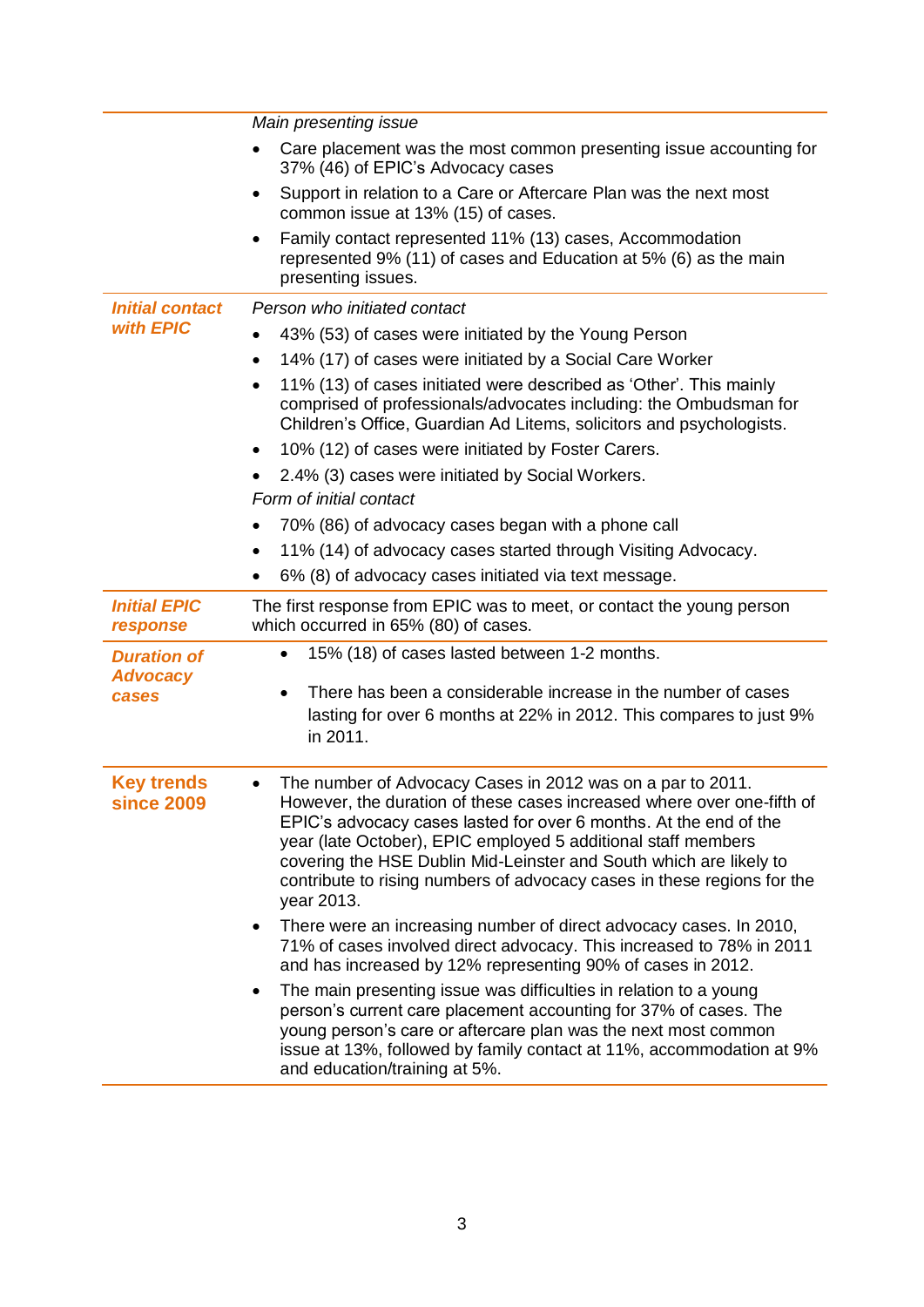## **INTRODUCTION**

<span id="page-7-0"></span>This report presents detailed information on the characteristics of young people who engaged with EPIC's Advocacy Service in 2012.

2012 has witnessed a levelling-off of advocacy cases where there were 123 advocacy cases on a par to 2011. However, as identified in this report, the duration of advocacy cases has increased for example, 22% of advocacy cases lasted for over six months in 2012 compared to just 9% in 2011.

In late October 2012, EPIC employed 5 additional staff members including: 1 National Advocacy Service Manager, 2 new Advocacy Officers for the HSE Dublin Mid-Leinster region and 2 new Advocacy Officers for the HSE South region. During this period (late October-December 2012), there were 29 referrals recorded.

The aim of EPIC's advocacy work is to empower children and care leavers to have a say and be heard in issues that significantly affect their lives. The nature of the Advocacy role can comprise varying levels of involvement by EPIC. At the most basic level, it may involve finding out information requested by the young person, for example, in relation to welfare rights, housing rights or regarding aftercare options available. A young person may also contact EPIC looking for practical or emotional support, for example, a young adult may need assistance in finding suitable accommodation. At the highest level of engagement, one of the EPIC Advocacy team may be required to advocate, or represent the young person's views with them or on their behalf, for example, by attending a care/ aftercare review meeting or a court hearing.

The data in this report focuses on the characteristics of young people who have received advocacy support from EPIC during the year 2012. The main aim of this report is to provide a profile of this group of young people and to gain some insight into their presenting issues. This is valuable information and can be used to help inform the future development of Advocacy work undertaken by EPIC.

4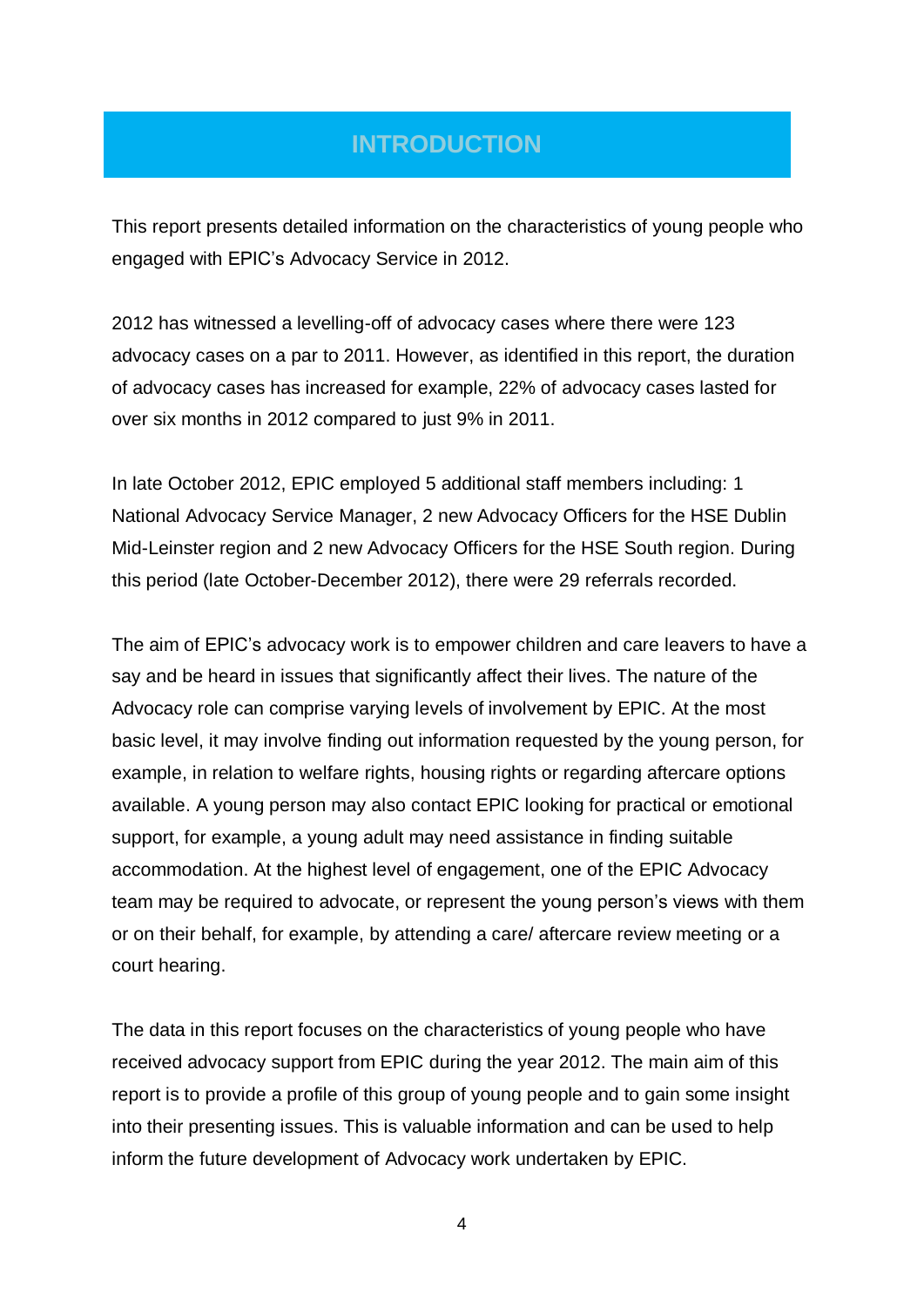In addition, it can also highlight certain issues that need to be addressed by the research and policy work of the organisation, especially when particular issues are emerging for an increasing number of young people.

As this is the fourth annual report on the EPIC Advocacy Service, trends can be compared with previous years. However it must be noted that for the first time, cases are not broken down by Children's Rights and Participation Officers /Aftercare Coordinator, all of EPIC's advocates now deal with both children under the age of 18 and young people over 18.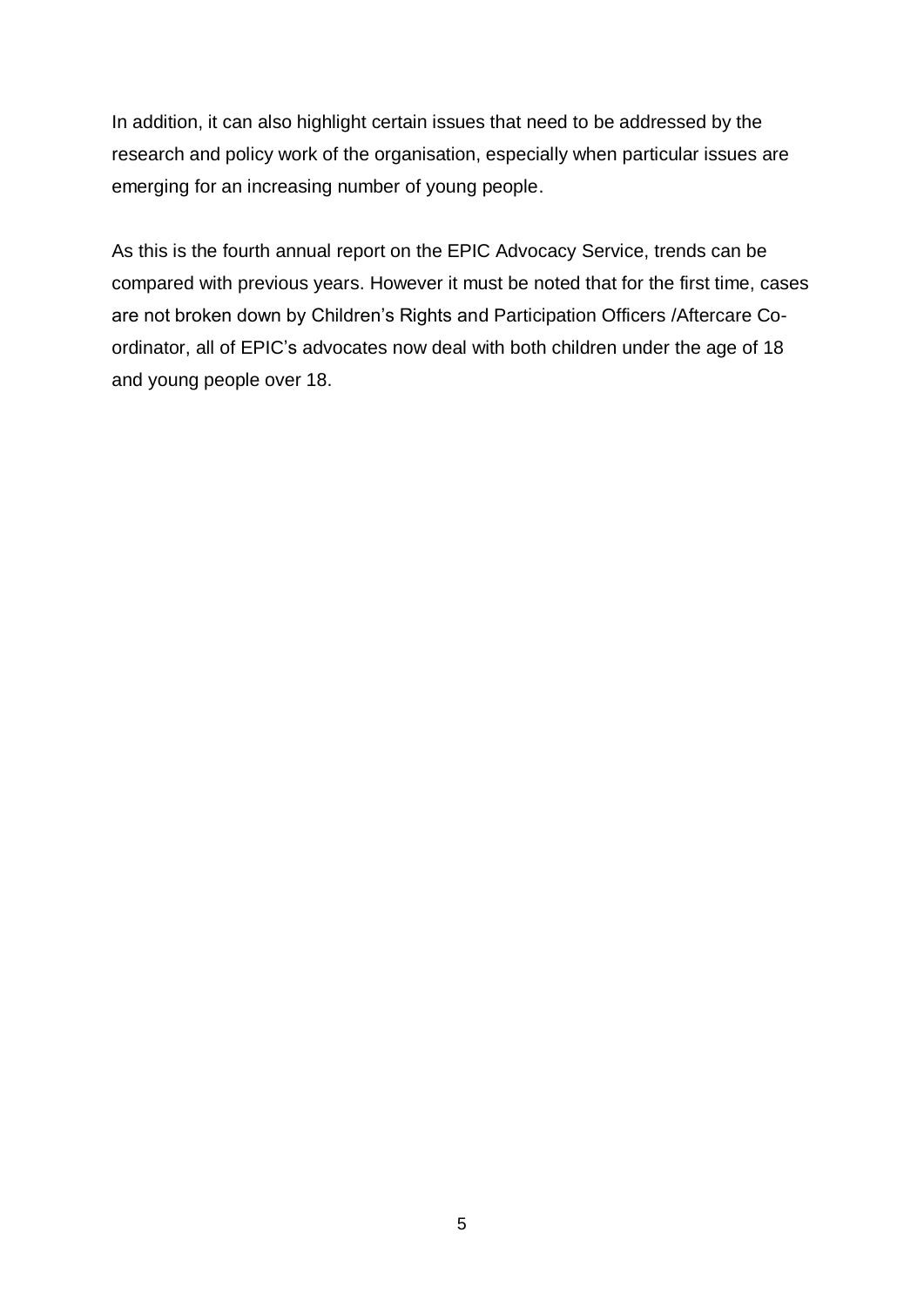## <span id="page-9-0"></span>**METHODOLOGY**

Secondary data analysis was the main method used to compile this report. A written file is kept for each young person who engages with the EPIC Advocacy Service. Each file has a cover sheet which records some demographic characteristics about the young person (e.g. age, gender, HSE region, aspects of care history) as well as basic details about the case (e.g. date of opening the file, person who made the initial contact with EPIC and the main presenting issue). Most of the information on the cover sheet comprised quantitative data, which was input and analysed using the statistical computer package Statistical Package for the Social Sciences (SPSS). In addition the files also contain follow on sheets to record contacts made during the case and on-going developments. This information was used to provide more details about the presenting issues that led to the opening of an Advocacy case, as well as illustrating a typical case that emerges as provided in the Case Studies at the end of this report.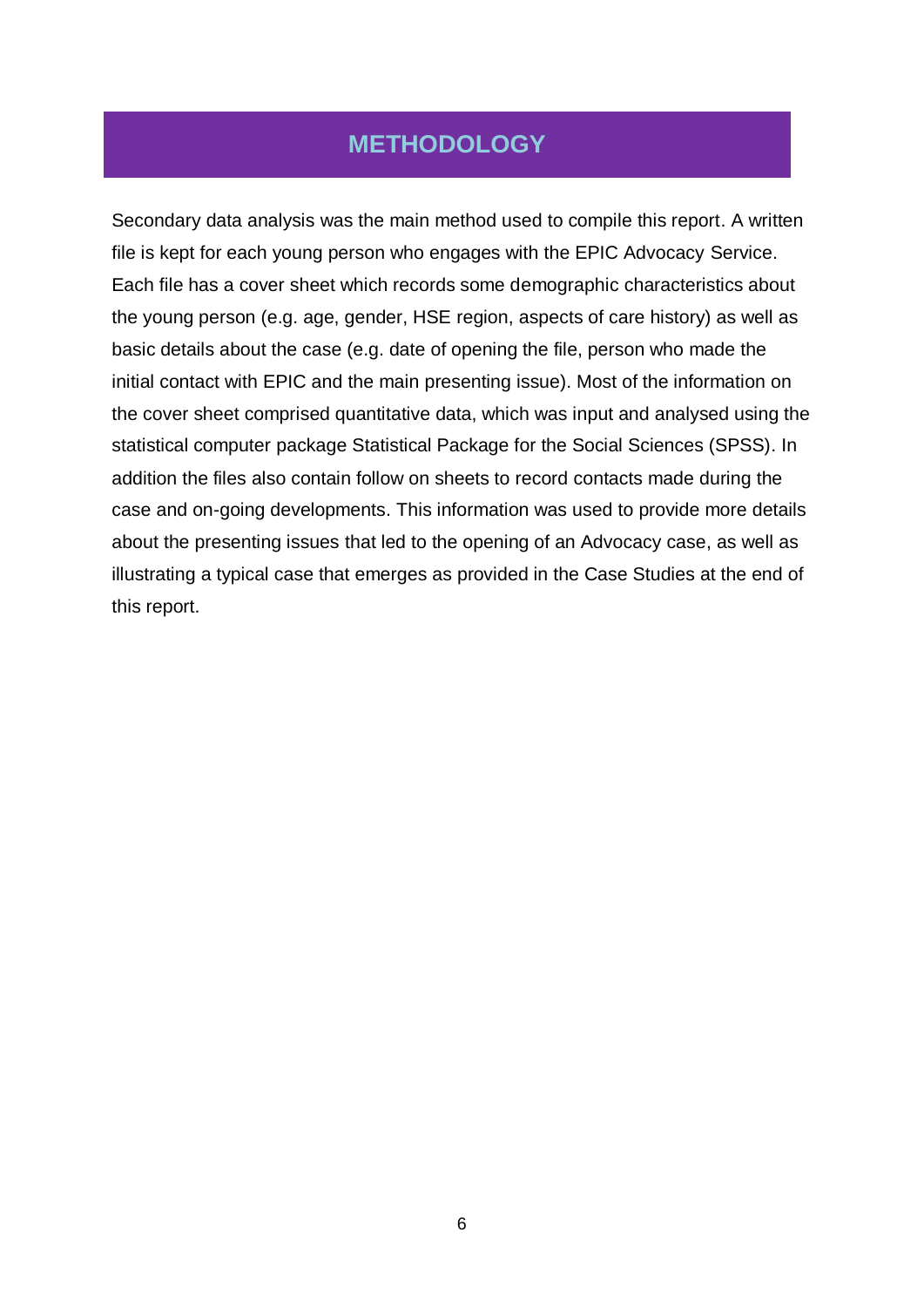## <span id="page-10-0"></span>**FINDINGS**



Chart 1 shows that there were 123 Advocacy cases in 2012:

The vast majority of EPIC cases involved providing individual advocacy at 98% (120). The remainder 2% (3) were group advocacy cases. These results are on a par to that of 2011 where providing advocacy to individuals represented 97% (119), while the remaining 3% (4) comprised of group advocacy.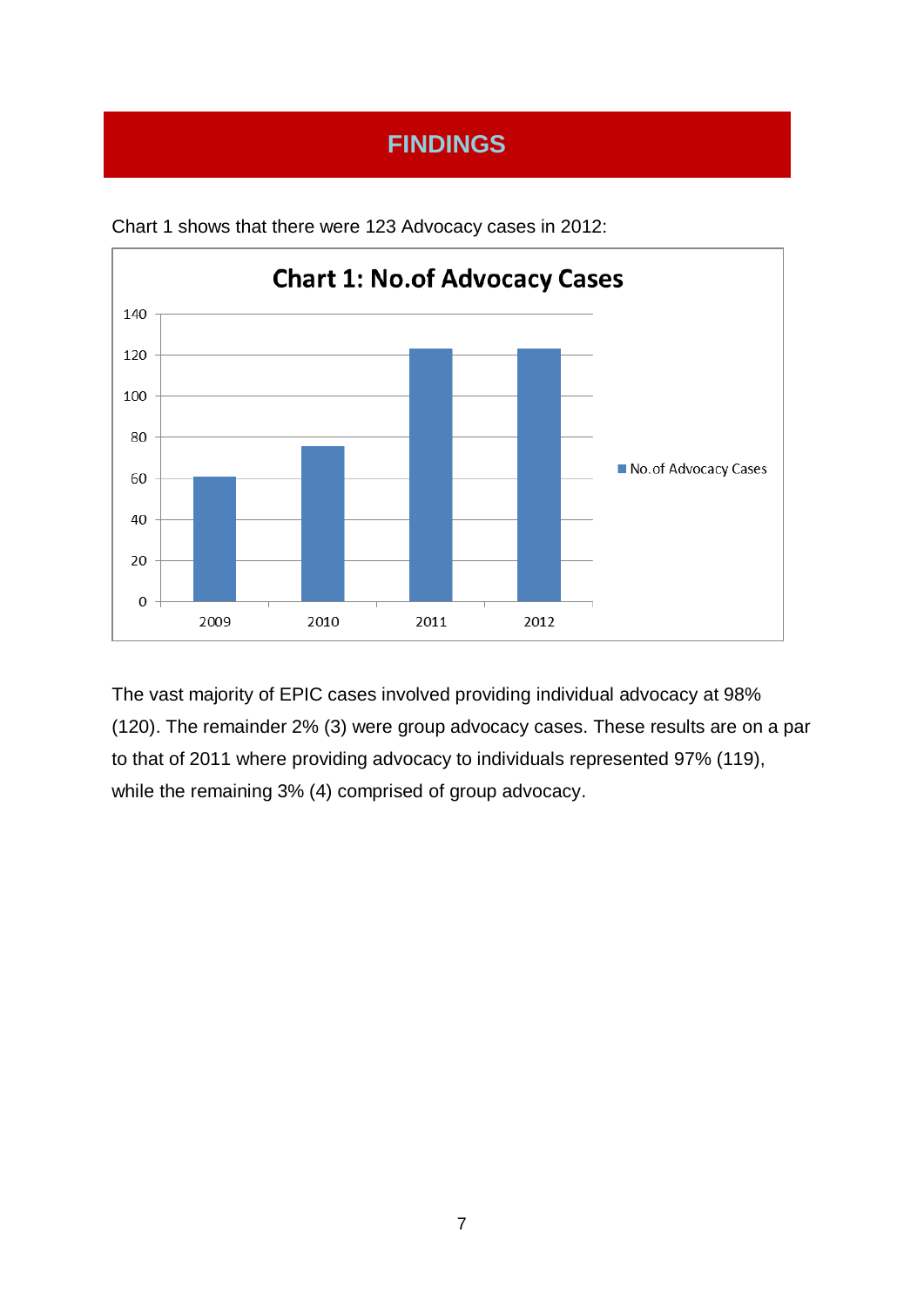#### <span id="page-11-0"></span>**Young people's characteristics**

*Gender*<sup>6</sup>

Chart 2 shows the gender breakdown of EPIC's advocacy cases in 2012.



- 58% (71) were female
- $\bullet$  41% (50) were male

The number of cases involving young females continued to increase in 2012 by 6% from 2011.

 6 The remaining 1% (n=2) comprised of Group Advocacy where gender breakdown was not available.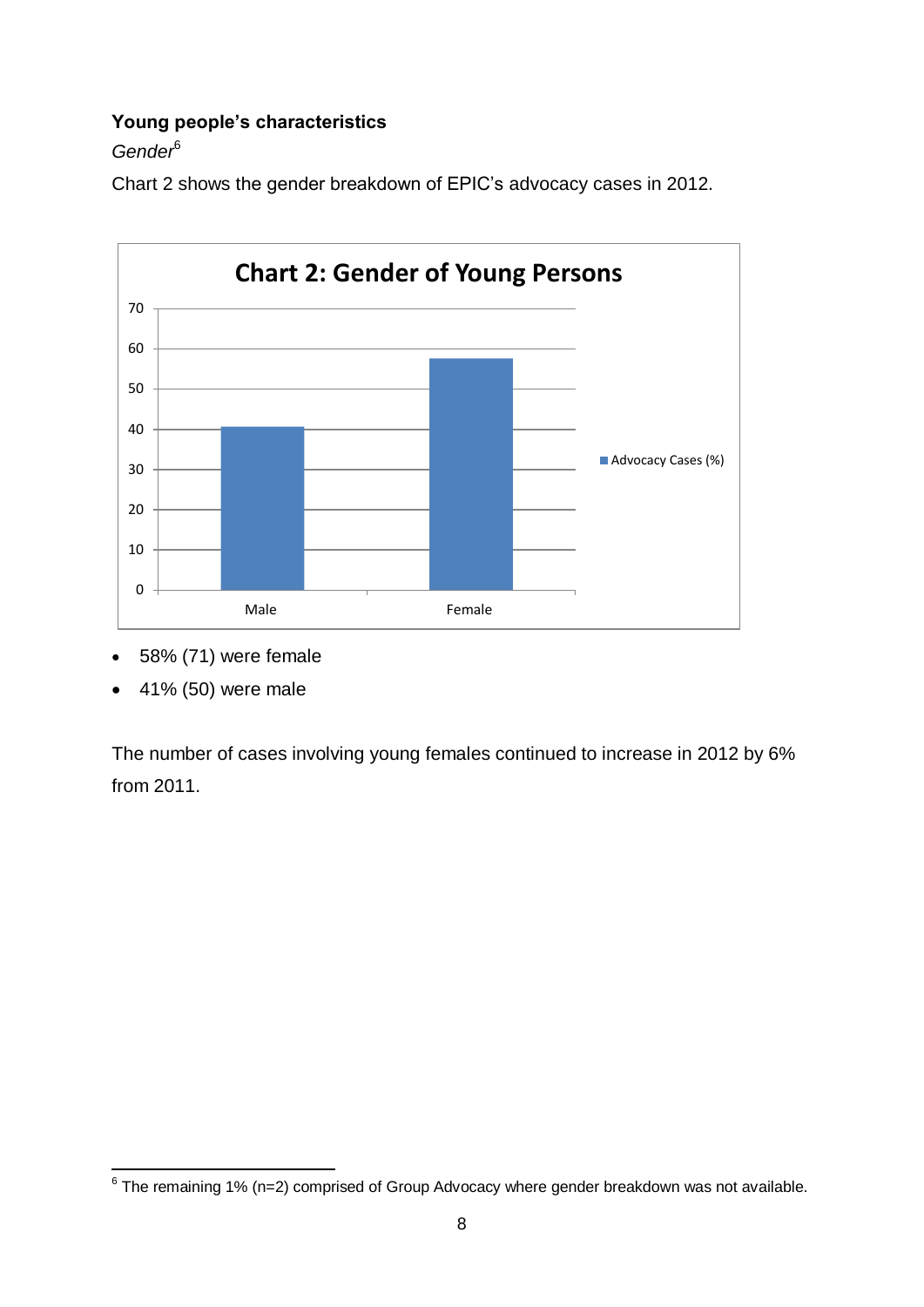#### **Chart 3: Age of young people (n=123)** 35 30 No. of young people **No. of young people** 25 20 15 10 5 0 3 6 7 8 9 10 11 12 13 14 15 16 17 18 19 20 21 22 24 25 28 34 35 **Age (years)**

Chart 3 shows the age of the young people contacting EPIC in 2012.

Ages ranged from 3 years old up to 35 years of age. The average age of young people was 17 (n=32). The age range has expanded at the upper end of the scale with EPIC working with one young adult aged 35 years. This compares to the oldest being aged 28 engaged with EPIC in 2011.

When combined into age categories, the results on young people's age show that:

- 5% (6) were younger than 11 years old
- 20% (24) were aged between 11-15 years old
- 41% (51) aged between 16-17 years old
- 28% (35) aged between 18 years or over.<sup>7</sup>

#### <span id="page-12-0"></span>*Country of birth*

Age

The majority of young people accessing the Advocacy Service were born in Ireland, 11% (14) of young people were born elsewhere (8 Nigerian, 2 African, 2 English, 1 Eastern European and 1 South African).

 7 In addition, data on age for a seven cases (6%) were unknown.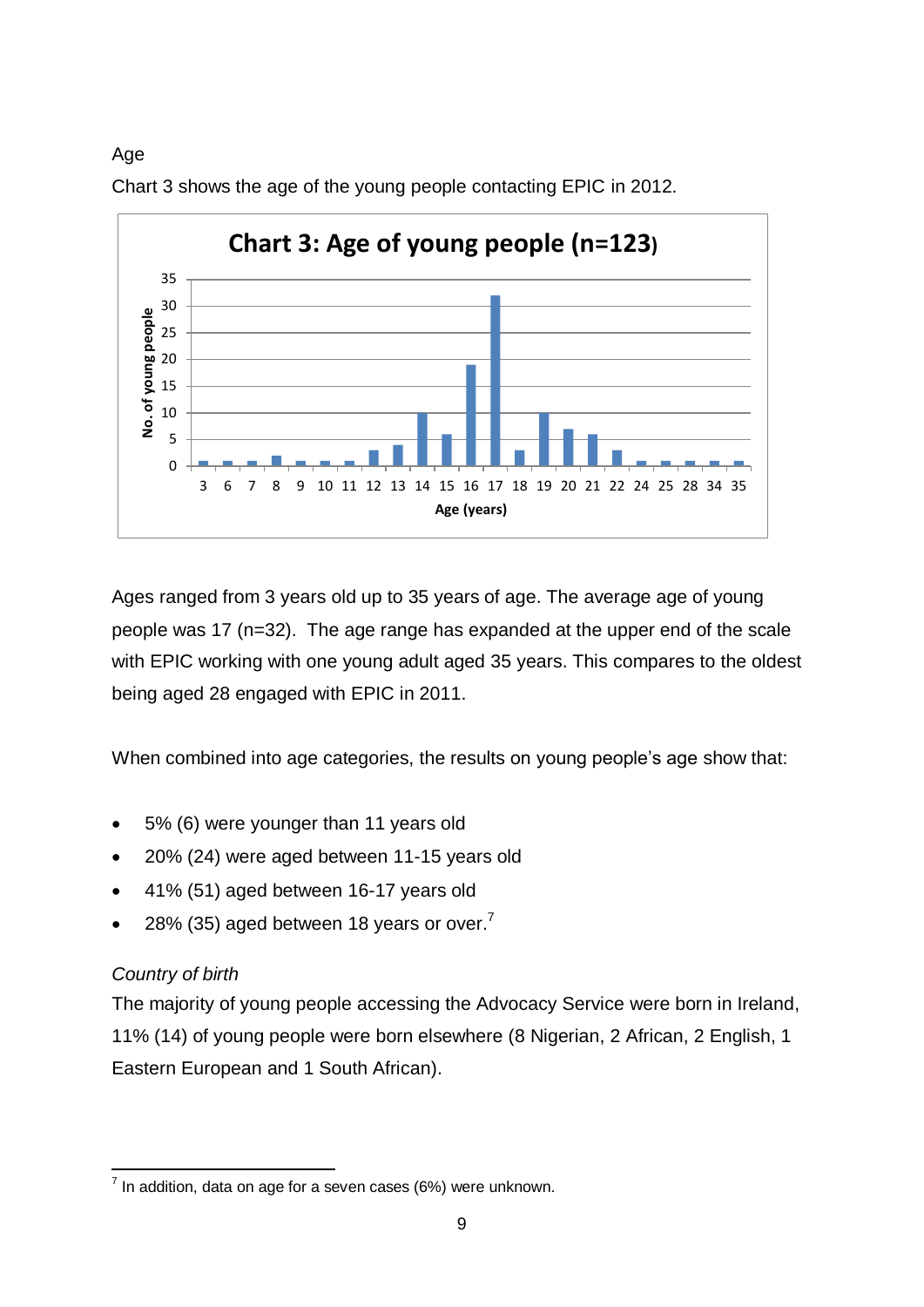#### <span id="page-13-0"></span>*Separated young people*

In 2012, there was one separated young person from Africa receiving advocacy support from EPIC. This represented a decrease from 4 young people in 2011.

#### <span id="page-13-1"></span>**Aspects of young people's care history**

#### <span id="page-13-2"></span>*HSE region*

Chart 4 shows the HSE region where young people were placed in care in 2012.



Of EPIC's cases, young people were most likely to be placed in the Dublin Mid-Leinster region at 38% (47), followed by Dublin North East, 28% (35). Cases from HSE South represented 16% (20) in 2012, a rise from 12% in 2011. The number of advocacy cases in the South is expected to further increase in 2013 due to the deployment of two new advocates based in Cork since October 2012, thus, increasing awareness of the EPIC service in the South. While 5% (6) of cases were from the HSE West, this dropped by 3% from the 2011 figure.

In 10% (12) of the Advocacy cases in 2012, the placement HSE region was different to the area where young people were currently living. This typically occurred where young people were in placements outside of their local area or where their care had been transferred to a different area.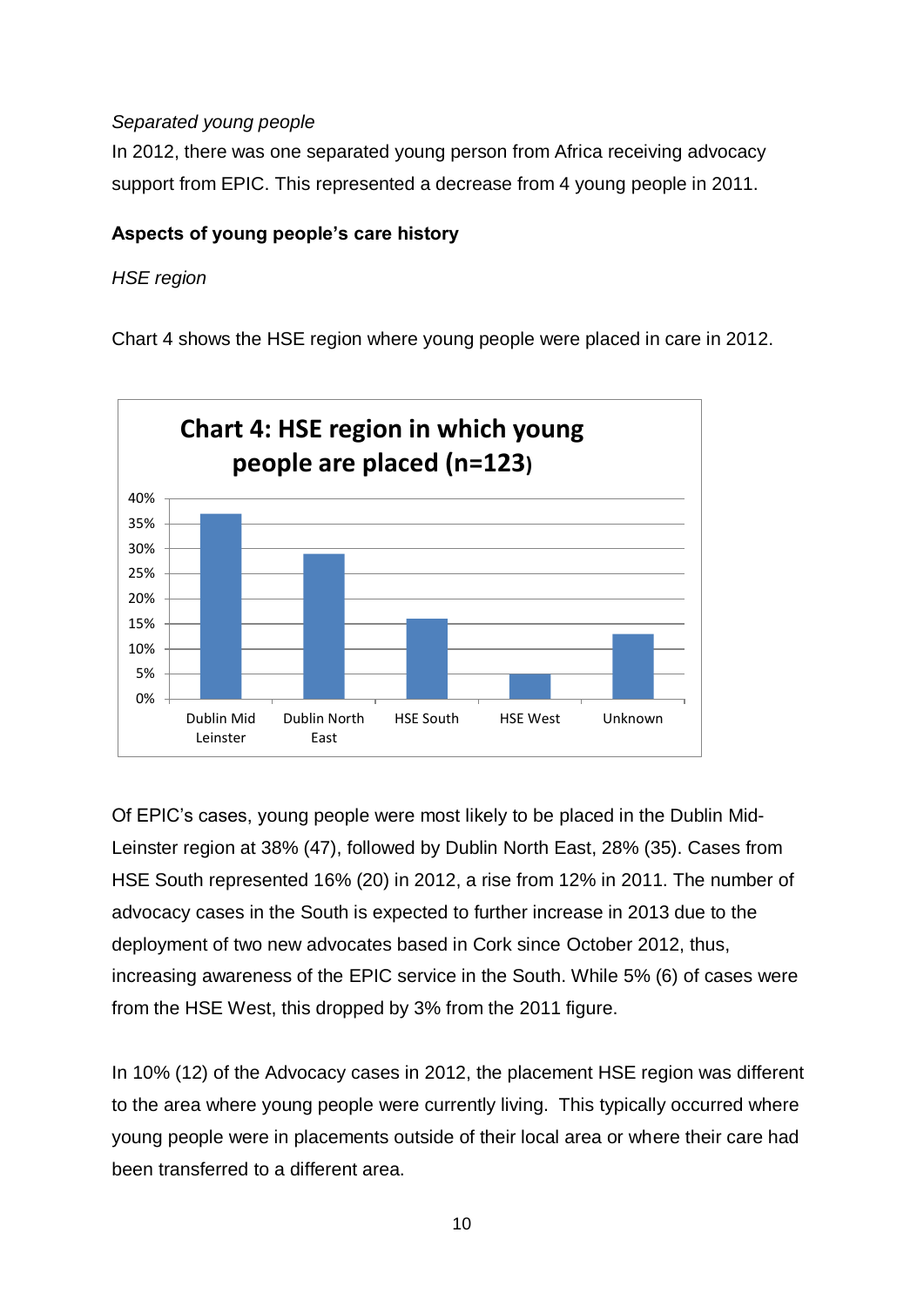#### <span id="page-14-0"></span>*Length of time in current placement and number of placements*

Further information on young people's care placements showed that young people were most likely to have been in their current placement for between 3-5 years, 20% (24). This has risen by 5% (5) since 2011.

A further 18% (22) had been in their current placement for more than 5 years (6% increase from 2011) and 10% (12) for 1-2 years. $8$ 

\*Data on the total number of care placements was available for 54 Advocacy cases. On average, young people had experienced 3.7 placements, which decreased from 5.4 in 2011. The number of placements ranged from 1 (12 young people) to 34 (1 young person).

#### <span id="page-14-1"></span>*Care status*

Chart 5 shows the care status of young people engaging with EPIC.



- 67% (82) were (under the age of 18) currently 'in care' placements
- 15% (19) were in the 'post leaving care' category-where they had left care and were not in any current aftercare placement.
- 10% (12) were in 'aftercare' placements i.e. where they were receiving an aftercare service

 $\overline{\phantom{a}}$  $8$  However, data was missing for 34 cases.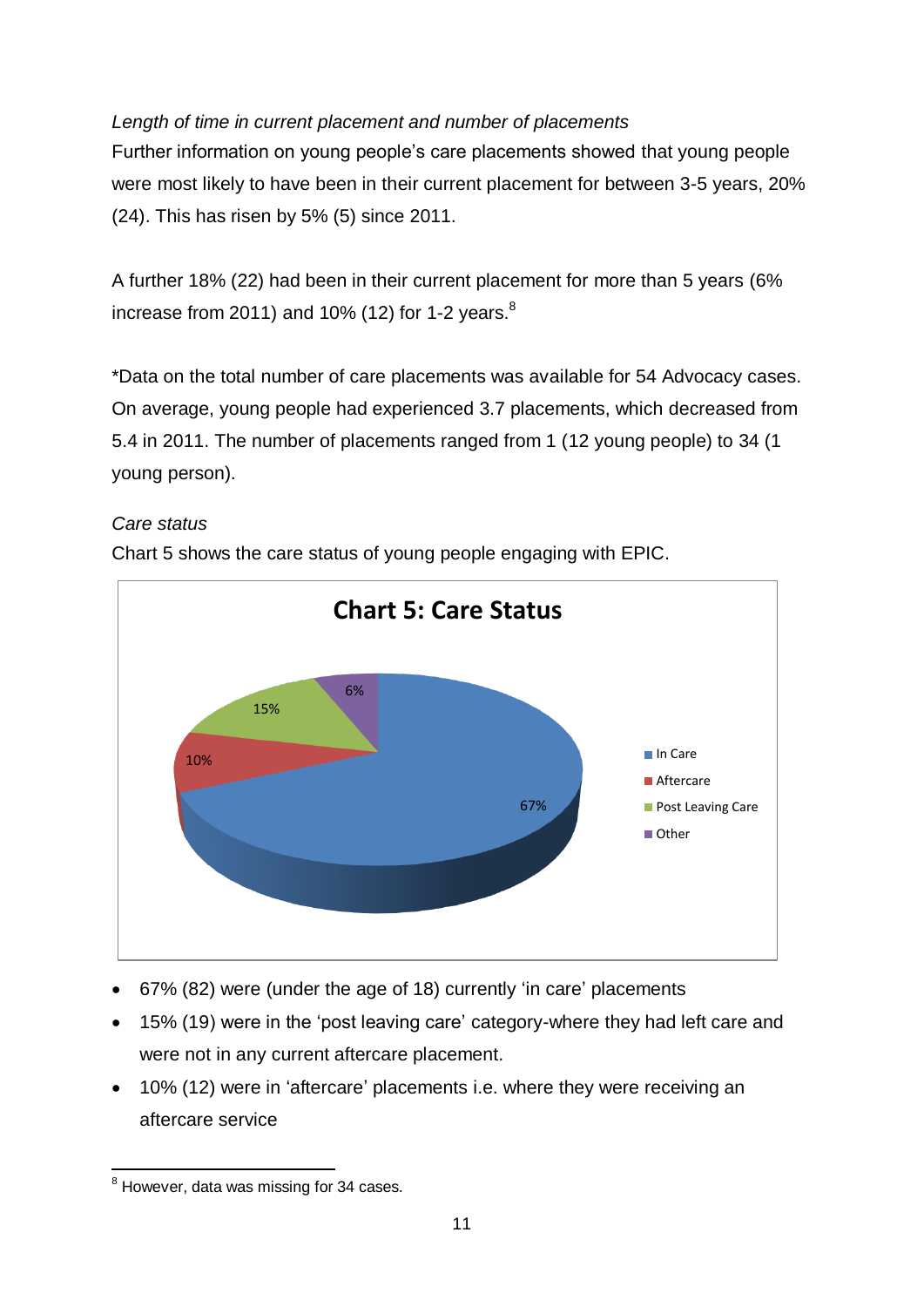6% (8) were in 'other' types of placement including Mother and Baby Units as well as private family arrangements.<sup>9</sup>

#### <span id="page-15-0"></span>**Young people's current circumstances**

#### <span id="page-15-1"></span>*Current living arrangements*

Chart 6 shows young people's current living arrangements:



- 32% (39) of young people were in Residential Care with a further 4% (5) in Special Care, 2% (3) in Children Detention Schools and 2% (3) in High Support Therefore, a total of 40% young people were in Residential Care. This decreased by 5% since 2011.
- 21% (22) of young people were in foster care (which includes relative foster care at 4%), which has increased by 2% since 2011.
- 11% (14) of the young people were living independently.
- 7% (9) of these young people were homeless (similar to the results for 2010 and 2011).

 $\overline{\phantom{a}}$  $9$  Care Status Data was missing for two (2%) of cases.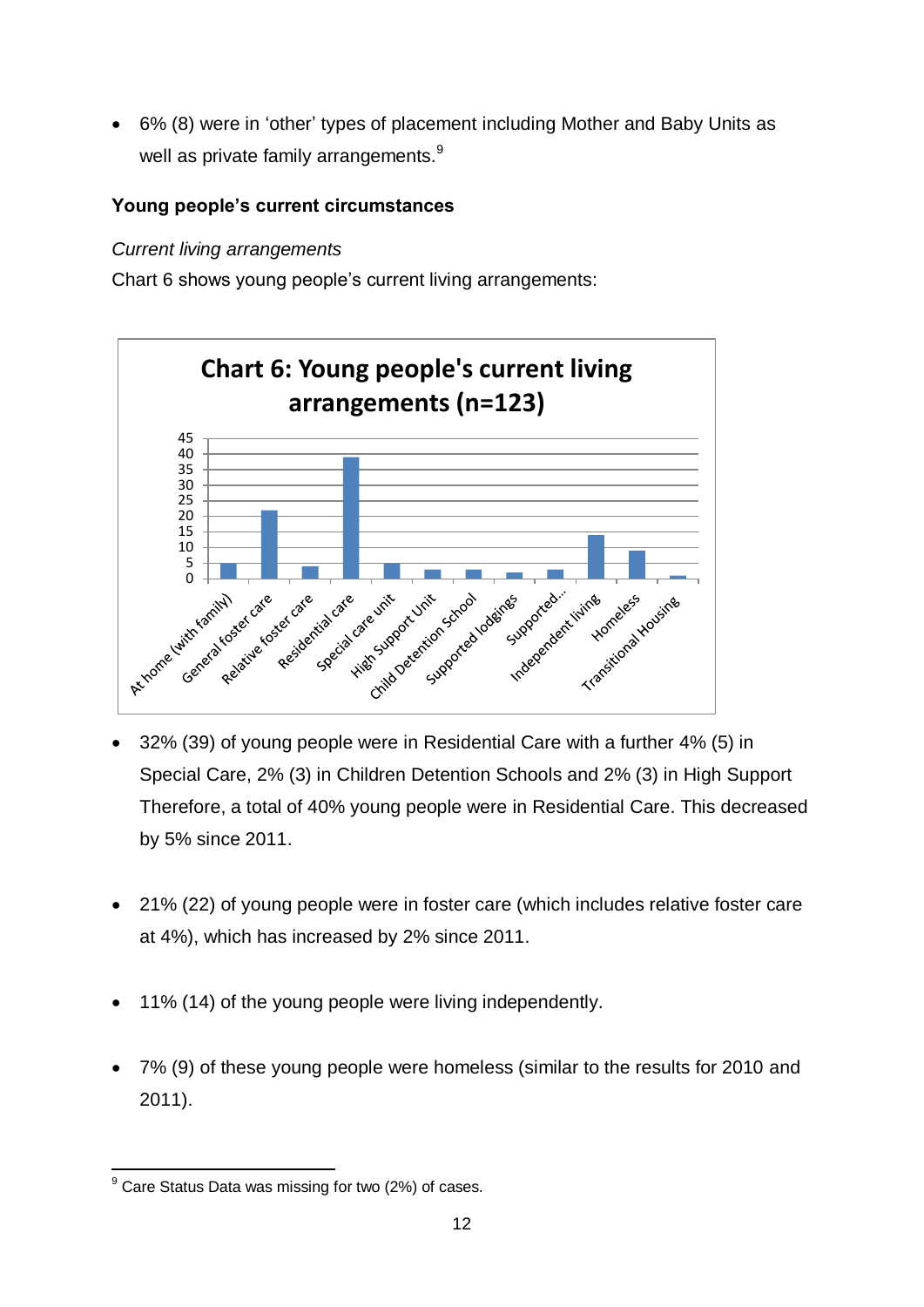#### <span id="page-16-0"></span>*Young people's participation in education or training*

Almost two-thirds involved in EPIC Advocacy cases in 2012 were participating in education or training at 65% (80).This increased where in 2011, 55% (68) of young people were participating in education/training.

Many young people were attending school (n=48). Other young people were going to a training centre (e.g. FAS) (n=10), Youthreach (n=7), college/university (n=6), or 'Other' categories of education/training (n=10) included: home tuition and special schools.<sup>10</sup>

#### <span id="page-16-1"></span>*Learning difficulties*

13%  $(16)^{11}$  of young people were reported as having a diagnosed learning difficulty. This increased from 2011 where a figure of 9% (11) was recorded. The type of learning difficulties included: mild learning difficulty (n=6), autism (n=3), dyslexia  $(n=1)$ , moderate learning difficulty  $(n=1)$ , coffin/lowry syndrome  $(n=1)$ , developmental delay (n=1) and foetal alcohol syndrome (n=1).

#### <span id="page-16-2"></span>**Purpose of Case and main presenting issue**

#### <span id="page-16-3"></span>*Purpose of contacting EPIC*

The main purpose of the case was divided into three categories: information, support, and advocacy. This was done in order to distinguish between the extent of work involved in each case – where some cases may have been relatively short term, for example young people looking for information about their entitlements to social welfare payments, other cases were more involved where EPIC advocated on the young person's behalf for example by attending a care review meeting.

 $\overline{\phantom{a}}$  $10$  The remaining 5 cases were unknown.

 $11$  The type of learning difficulty was not recorded in two cases.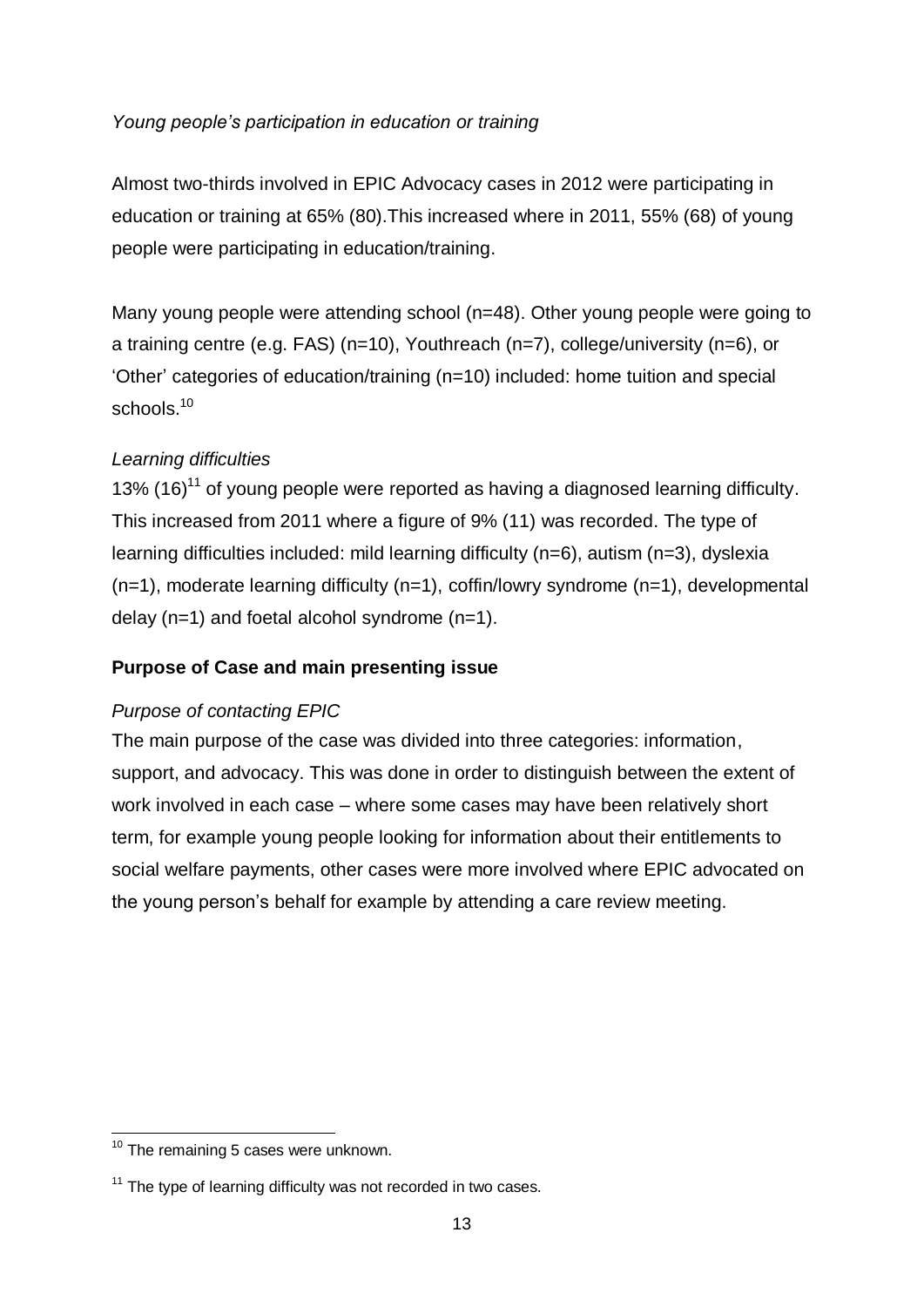In 2012, 90% (111) of all EPIC Advocacy cases involved direct advocacy work, 30% (38) involved giving support and 11% (14) required providing information.<sup>12</sup> Hence this is significant indicator which shows higher levels of intensity in the advocacy work provided by EPIC comparative to previous years.

#### <span id="page-17-0"></span>*Main presenting issue*

Chart 7 shows the main presenting issues that led to the opening of an Advocacy case in 2012.



The results show that the top six presenting issues in 2012 were:

- 1. Care placement, 37% (46)
- 2. Care or Aftercare Plan, 12% (15)
- 3. Family Contact, 11% (13)
- 4. Accommodation, 9% (11)
- 5. Education/Training, 5% (6)
- 6. Parental Rights,  $4\%$  (5)  $^{13}$

**.** 

 $12$  In some cases, there was more than one purpose stated, therefore the total percentage is more than 100%.

 $13$  In some cases, additional presenting issues arose as the case progressed. However, this analysis is based on the core or the 'main presenting issue' which led to the opening of an Advocacy case.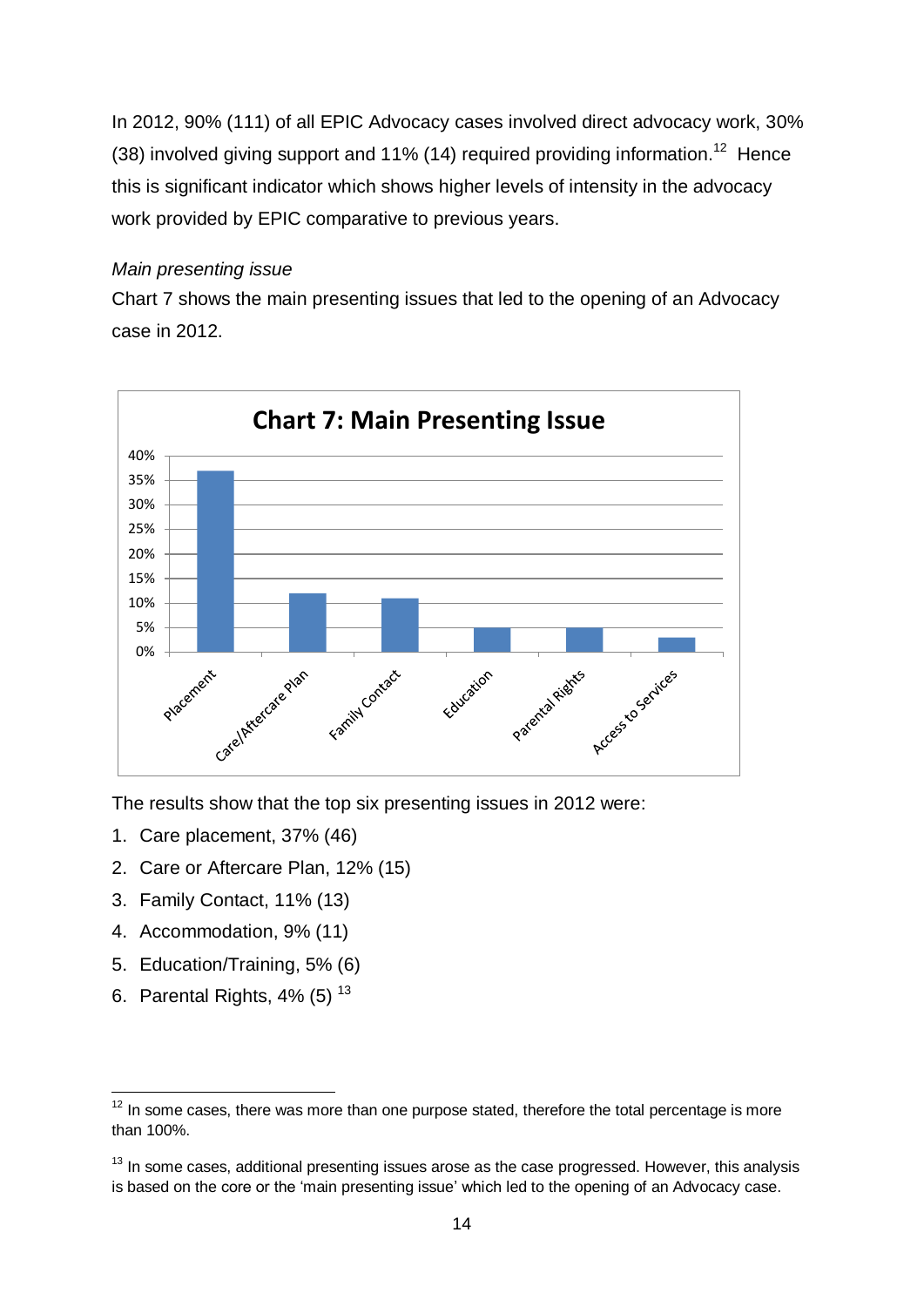In 2012, care placement for the young person continued to be the primary presenting issue accounting for 37% of Advocacy cases. This was a similar result to the findings for 2011 and 2010. The second most common issues were around care/aftercare plans at 12%.Other presenting issues included family contact (11%), accommodation 9%, education/training 5% and parental rights 4%. Further analysis on the main presenting issues along with some thematic examples is provided below.

#### **More information on presenting issues in 2012**

#### *(1.) Placement*

Issues around care placement comprised over one-third of EPIC's advocacy cases.

- Primarily, the young person was unhappy about their current placement. Placements were frequently too far away from family, friends and their school. Young people were often unhappy about the level of family contact and wanted to be placed with their siblings. As a consequence, placements broke down. Furthermore, often young people were giving very little notice about placement transfers and sought EPIC's advocacy support in this regard. Other young people were concerned that they would be moved to High Support Units and Special Care Units and wanted support around this.
- The second main theme to emerge around placements for young people was on identifying appropriate move-on placements. In many cases, young people were often worried and anxious about not having a move-on placement, as well as the suitability of the proposed move-on placement. Many young people were concerned about proposed placements, in particular, in terms of their personal safety and the widespread availability of drugs in certain proposed placements.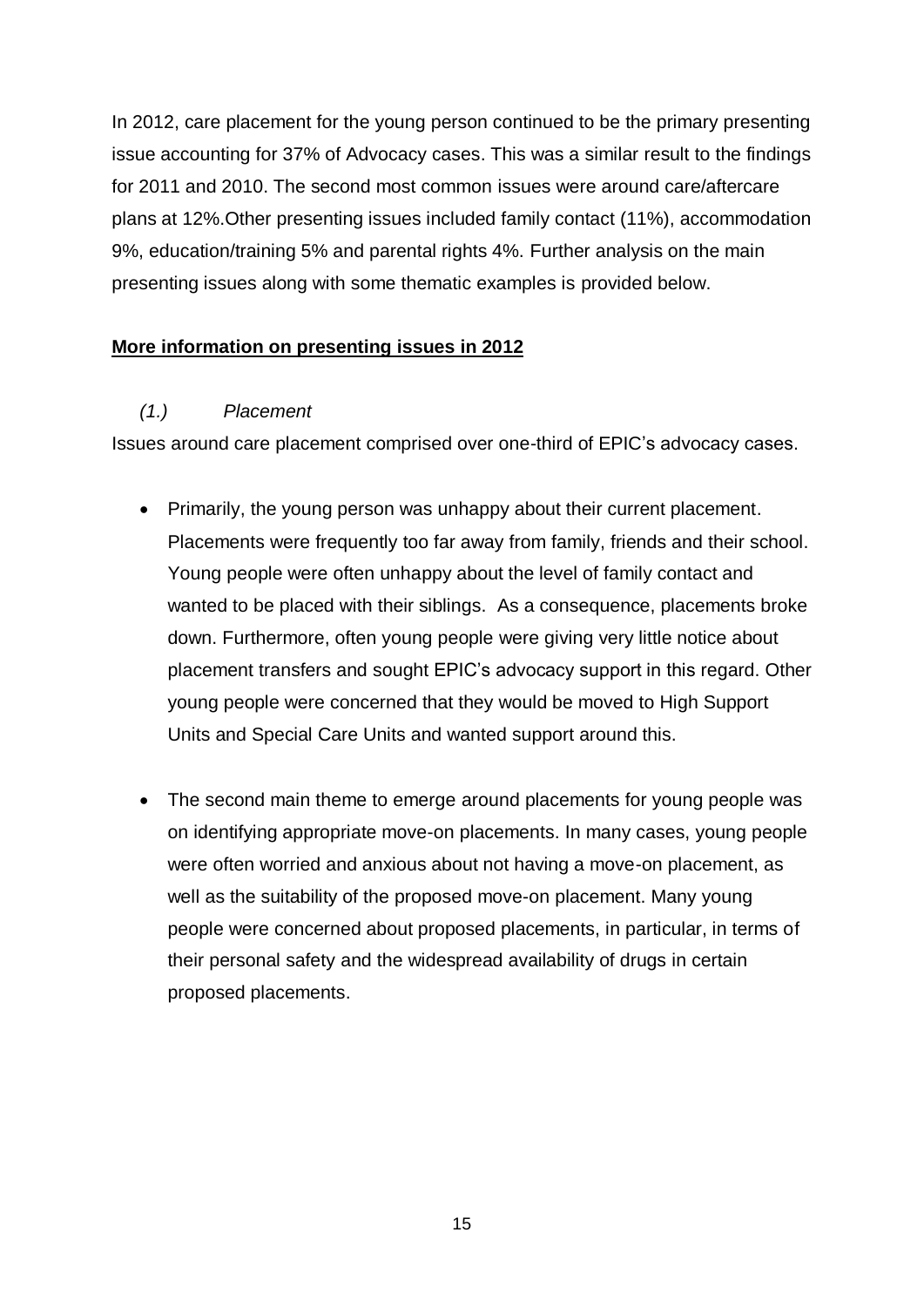#### *(2.) Care or Aftercare Plan*

- Another presenting issue for many young people was regarding their care or aftercare plan. For example, in one case, the young person had not seen their care plan.
- However, the vast majority of these cases were specifically regarding aftercare plans. The majority of young people were worried about turning 18, preparing to leave care and not having an aftercare plan in place. In terms of aftercare planning, seeking suitable accommodation was often the main priority. Independent information was sought by young people on the aftercare supports and options available to them.

### *(3.) Family Contact*

- The issue of family contact came up more often in 2012 at 11% (13) than in previous years. Often young people were unhappy about the level of family contact they received. Generally, young people wanted increased family contact, for example, more visitation access to siblings.
- There were also care leavers who wanted more access to their own children currently in the care system.

#### *(4.) Accommodation*

 As highlighted above accommodation was a core aspect in terms of being provided with an aftercare plan. In addition to this, 9% of cases focused solely on supporting the young person in finding accommodation urgently. Some young people were homeless, and as a result returned to living in destructive environments because of this.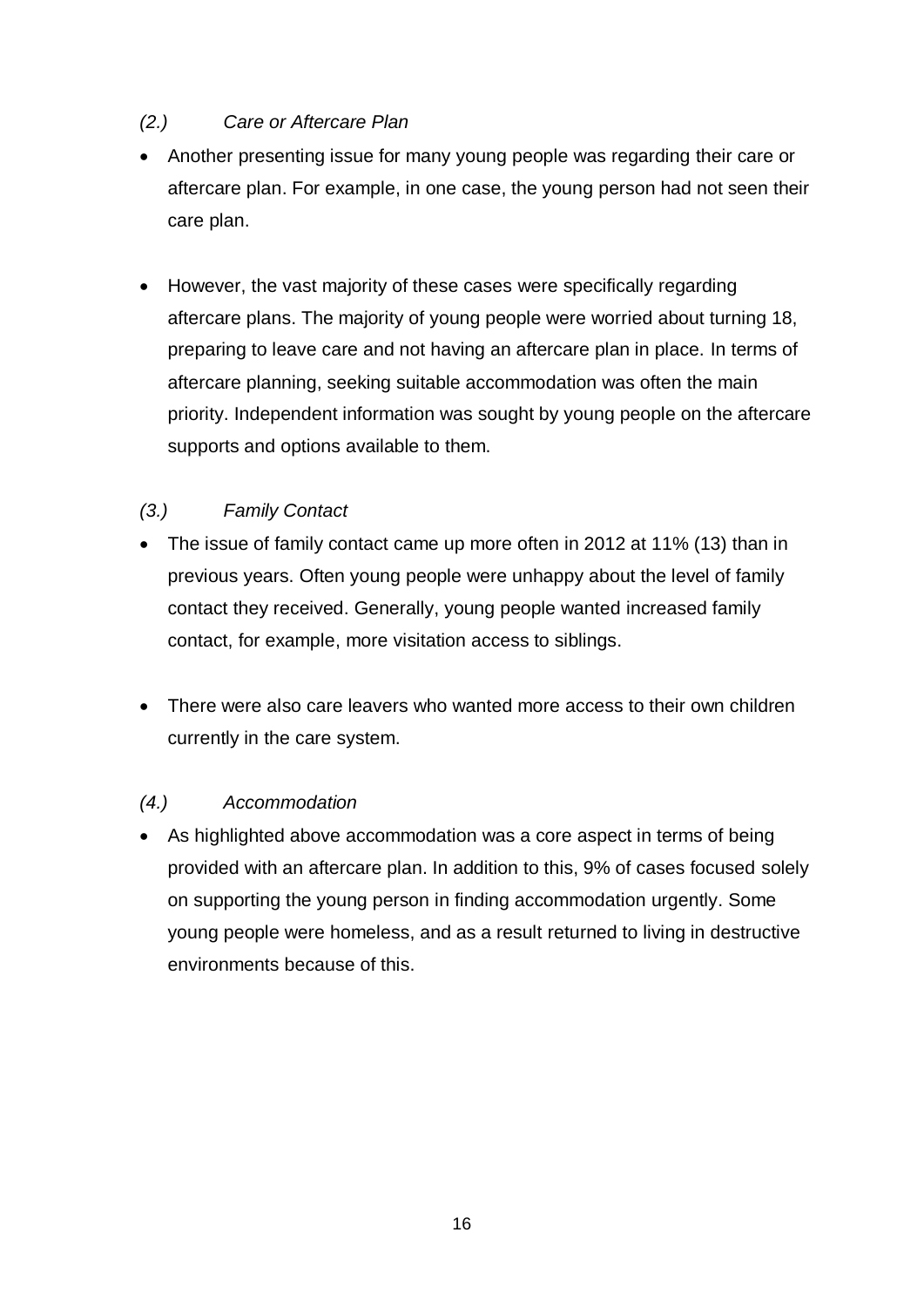#### *(5.) Education & Training*

 5% of cases were specifically around education and training. Many young people required support in accessing education and training courses. There were particular difficulties for various cohorts in terms of education. For example, for young people born outside of Ireland, advocacy and support was required for examining funding alternatives so that the young person could continue his/her further education. For children/young people with disabilities, access to supports such as one-to-one tuition, as well as accessing a suitable education/training course were issues arising.

#### *(6.) Parental Rights*

 Parental rights were an emerging issue for advocacy cases in 2012 at 4% (5). These young people were care leavers or currently in the care of the state and often wanted an increase in the level of contact with their children who are currently in care.

#### <span id="page-20-0"></span>**Initial contact with EPIC**

#### <span id="page-20-1"></span>*Person who initiated contact*

43% (53) of cases were initiated by the young person. A further 14% (17) were initiated by a Social Care Worker, 11% (13) by 'Other', 10% (12) by a Foster Carer and 7% (9) by a Residential Care Manager. The 'Other' category mainly included professionals/advocates including: the Ombudsman for Children's Office, solicitors, Guardians ad Litem, and psychologists.

#### <span id="page-20-2"></span>*Form of initial contact*

The majority of initial contacts for Advocacy cases in 2012 were made by phone, 70% (86), followed by Visiting Advocacy, 11% (14) and text message 6% (8). The number of advocacy cases that have initiated from the Visiting Advocacy Service<sup>14</sup> has increased by 4% since the 2011 advocacy report.

**<sup>.</sup>**  $14$  EPIC provides a Visiting Advocacy Service to the most vulnerable cohorts of children. EPIC's visiting advocacy service includes a monthly visit to high support units, special care units, children detention schools and other residential services.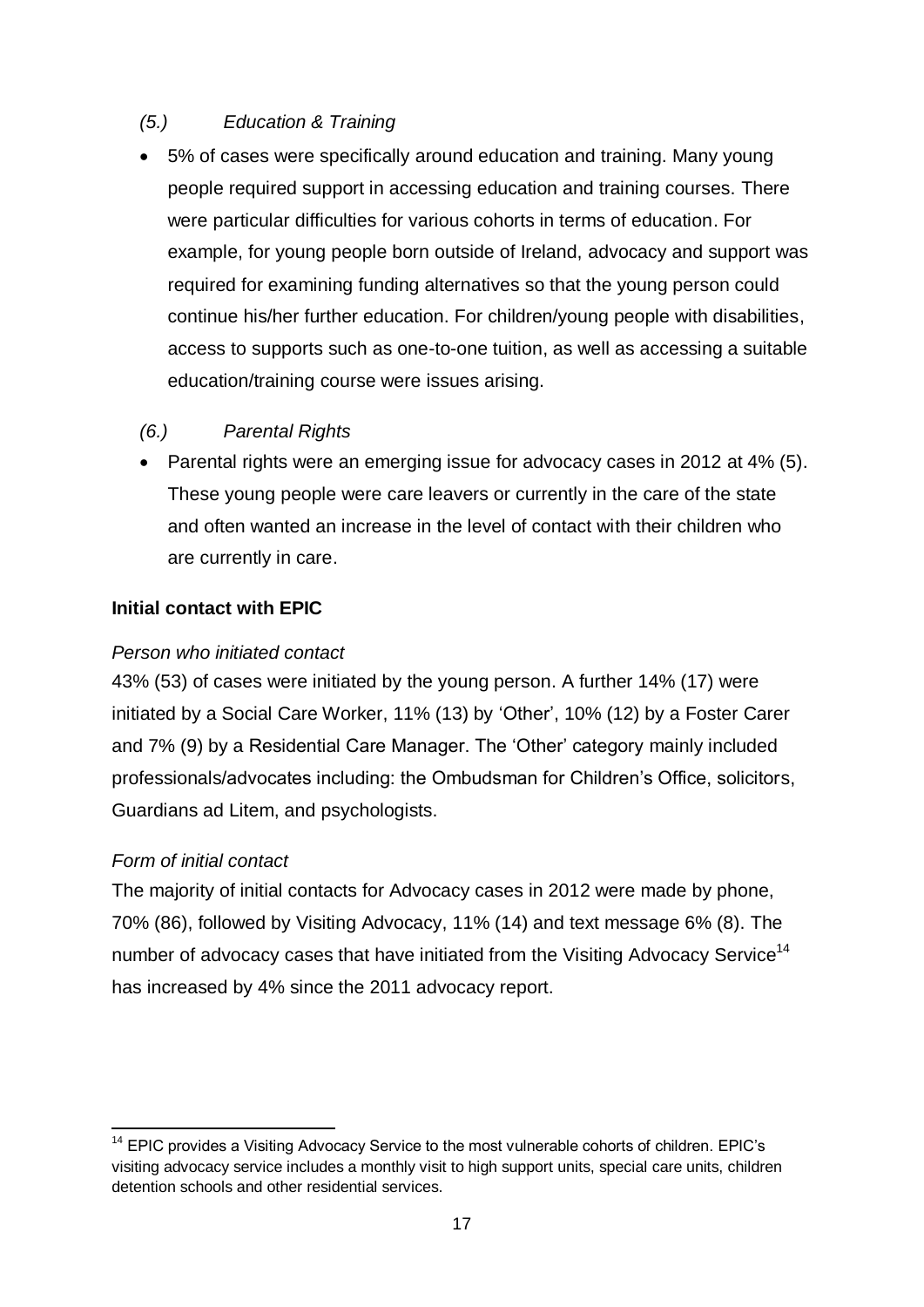#### <span id="page-21-0"></span>**EPIC response**

Chart 8 gives a breakdown of the first action taken by EPIC in response to Advocacy cases.



Chart 8 displays that 'arrangements to meet the young person' were made in 52% (64) of all cases. 'Other contact' with the young person occurred in a further 14% (13) of cases. In some other cases, the initial action taken was to contact a young person's social worker/key worker, 18% (22), or another professional, 5% (6).

#### <span id="page-21-1"></span>**Duration of Advocacy cases**

Chart 9 shows the length of time that Advocacy cases lasted for in 2012.

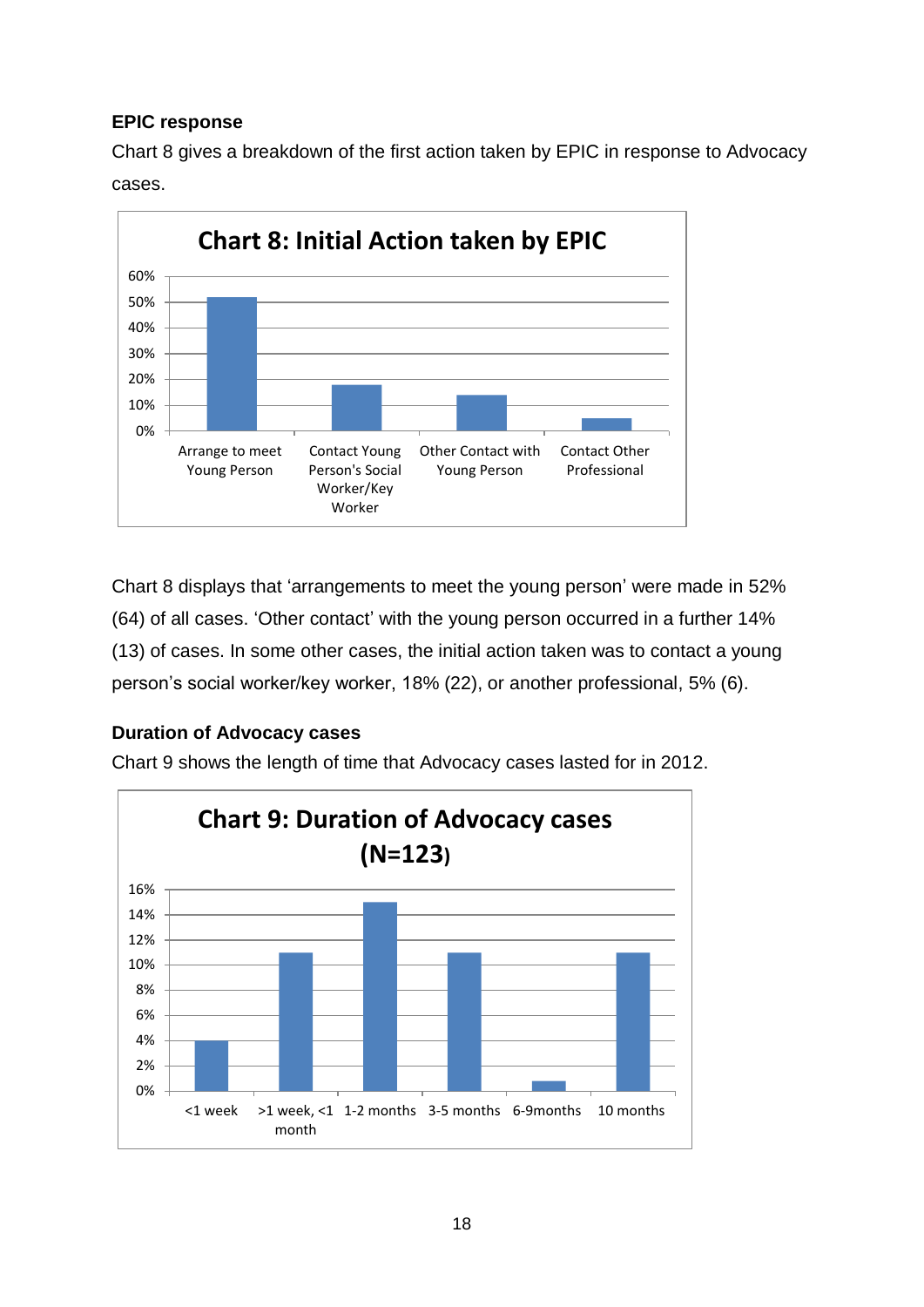Chart 9 shows that Advocacy cases were most likely to last for between one to two months at 15% (18). 11% (14) of cases went on for more than a week but less than six months, while a further 11% (13) of cases lasted for 3-5 months.

Compared to 2011, there was a trend whereby Advocacy cases were lasting for a longer period of time in 2012. For example, the number of cases lasting for less than one week fell from 25% in 2010 to 15% in 2011 to 5% in 2012. The number of cases ongoing for 6 months or more increased from 5% in 2010, 9% in 2011 to 22% in 2012.

## <span id="page-22-0"></span>**CASE STUDIES**

This section presents four case studies. Each case study provides an overview of the issues that have arisen for the young people and the work done by EPIC to address their concerns. In order to protect the young person's anonymity, all names have been changed along with other identifying information including gender, age, geographical location, family background and care history details.

## **Case Study 1: Care Placement**

#### **Overview**

Anna is 17 years old and is one of Ireland's 'hidden' homeless. She has been staying with a number of friends for the past few months in North Dublin. As a result, she has been absent for much of the schooling year. Anna is frustrated by the lack of contact she has had with her social worker. She has been informed that, although in the care of the HSE, identifying a suitable placement for her will be difficult as she soon turns 18.

### **Outcome**

A suitable accommodation lodgement was found for Anna. As a result, Anna has also been able to re-engage in education. Anna is very happy with the overall outcome. The Advocacy Officer explained to Anna that she could contact EPIC at anytime if she had any further issues.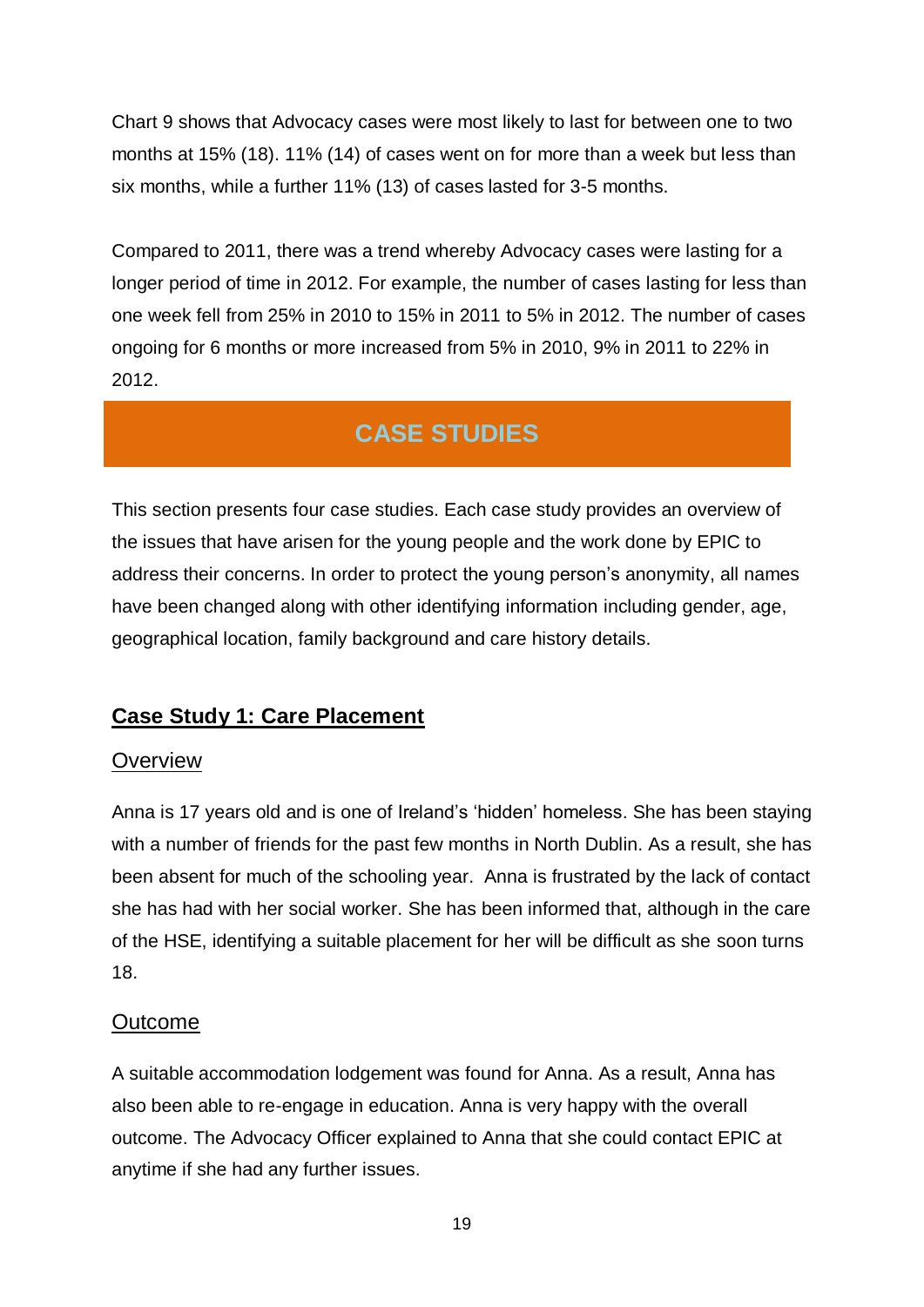### Key actions taken by EPIC

- Met Anna and discussed her concerns
- Contacted and liaised with the relevant agencies
- Attended case conference and advocated on behalf of Anna

### <span id="page-23-0"></span>**Case study 2: Aftercare Plan**

#### **Overview**

Brian is 17 years old. He has lived in residential care for eight years in the South of the country. Brian heard about EPIC through the Visiting Advocacy Service and subsequently made a phonecall to one of the Advocacy Officers. The Advocacy Officer arranged to meet Brian to hear his concerns. Brian is worried about what will happen when he leaves care. He does not know where he will live. He is concerned that he will end up moving home which was previously a damaging environment for him.

Brian has no allocated aftercare worker and is uncertain if an aftercare placement has been identified for him. He would like to receive a low level of support upon exiting the care system.

#### **Outcome**

Brian was assigned an aftercare worker who developed an aftercare plan. Since then Brian's concerns have been addressed and a suitable accommodation placement has been identified. Brian is relieved and happy with the overall outcome of the case. The advocacy case lasted for four months. The advocate advised Brian to contact EPIC if he required any support in the future.

### Summary of EPIC's Actions

- Met with Brian and discussed his concerns
- Liaised with relevant personnel including social worker, residential care manager and monitor
- Wrote support letter on Brian's behalf to the Health Service Executive (HSE)
- Advocated with Brian at his care review meeting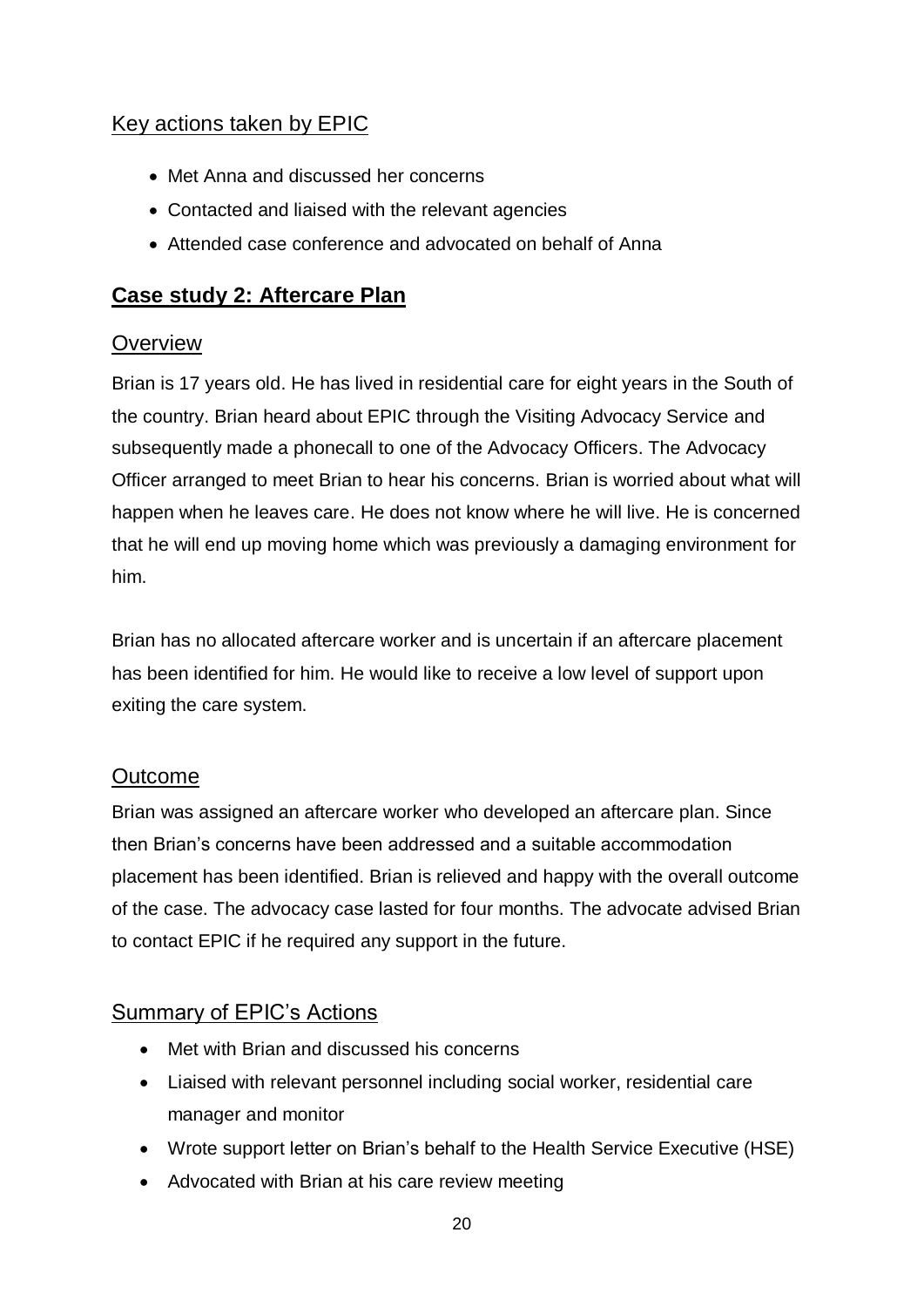• Made follow-up contact with Brian to see how he was getting on and if he required further support.

## <span id="page-24-0"></span>**Case study 3: Family Contact**

#### **Overview**

Isobel is 14 years of age. She lives in a foster care home in North West Cork. She is concerned about the lack of contact she has with her younger siblings. She is angry as she feels that her poor relationship with her parents is preventing her from seeing her siblings. After a text from Isobel, the Advocacy Officer arranged to meet Isobel to discuss her concerns. Following this, the EPIC Advocacy Officer contacted Isobel's social worker and family.

#### **Outcome**

After communicating with all parties involved in the case, Isobel has regular scheduled visits with her siblings. She believes that her relationship with her parents has improved. The Advocacy Officer advised Isobel to contact EPIC if she had any further concerns.

#### Key actions taken by EPIC

- Spoke to Isobel about her concerns
- Contacted Isobel's social worker
- Arranged a follow-up meeting with Isobel and her social worker
- Helped Isobel to communicate her feelings to her family through writing a letter
- Attended a care review meeting, supported and advocated on behalf of Isobel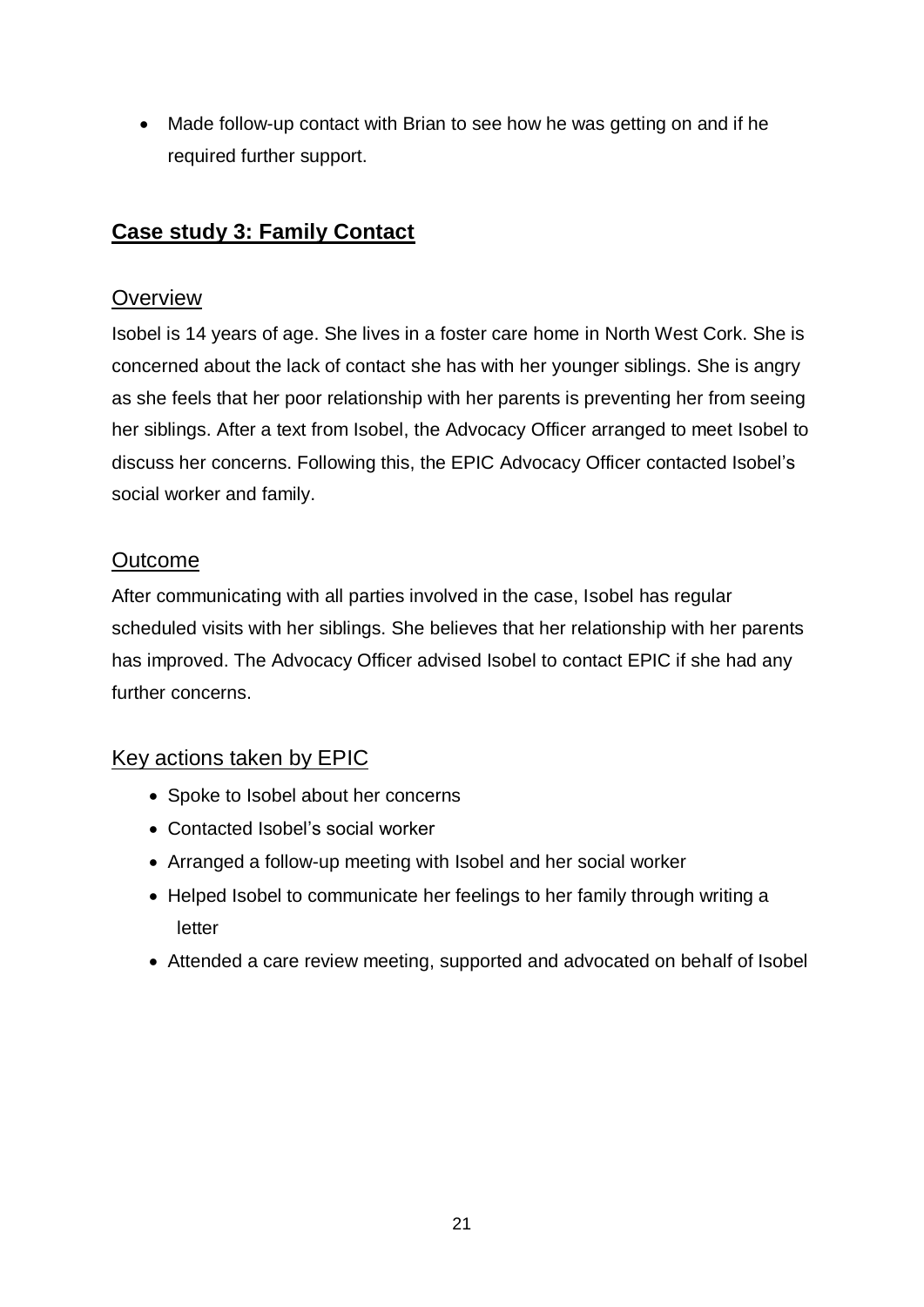## <span id="page-25-0"></span>**Case study 4: Disability and Aftercare**

#### **Overview**

Joey is 20 years old and lives in Dublin North. He has lived in residential care for over seven years. Joey has a developmental disorder. There is no aftercare plan in place for Joey, despite the fact that he will leave his current placement once reaching the age of 21. This is extremely worrying as Joey is in need of continual and specialised support beyond the age of 21.

#### Outcome

A suitable aftercare placement has yet to be identified. Joey's current placement is extended, however this is only an interim solution.

### Key Actions taken by EPIC

- Met Joey and his social worker
- Communicated and listened to Joey's wishes
- Attended care review meeting and advocated on behalf of Joey
- Linked Joey in with the relevant service providers
- Continue to advocate on behalf of Joey

## <span id="page-25-1"></span>**CONCLUSIONS**

This report has provided detailed information on the 123 advocacy cases that were responded to by EPIC in 2012. It has examined the profile of the young people who contacted EPIC for support and the nature of their presenting issues. Findings indicate that an increasing number of cases have involved direct advocacy support for young people, which was the main purpose in 90% of cases. As direct advocacy work requires a greater degree of involvement by EPIC, this is reflected in the longer duration of time that many EPIC advocacy cases lasted for in 2012 compared to the previous years.